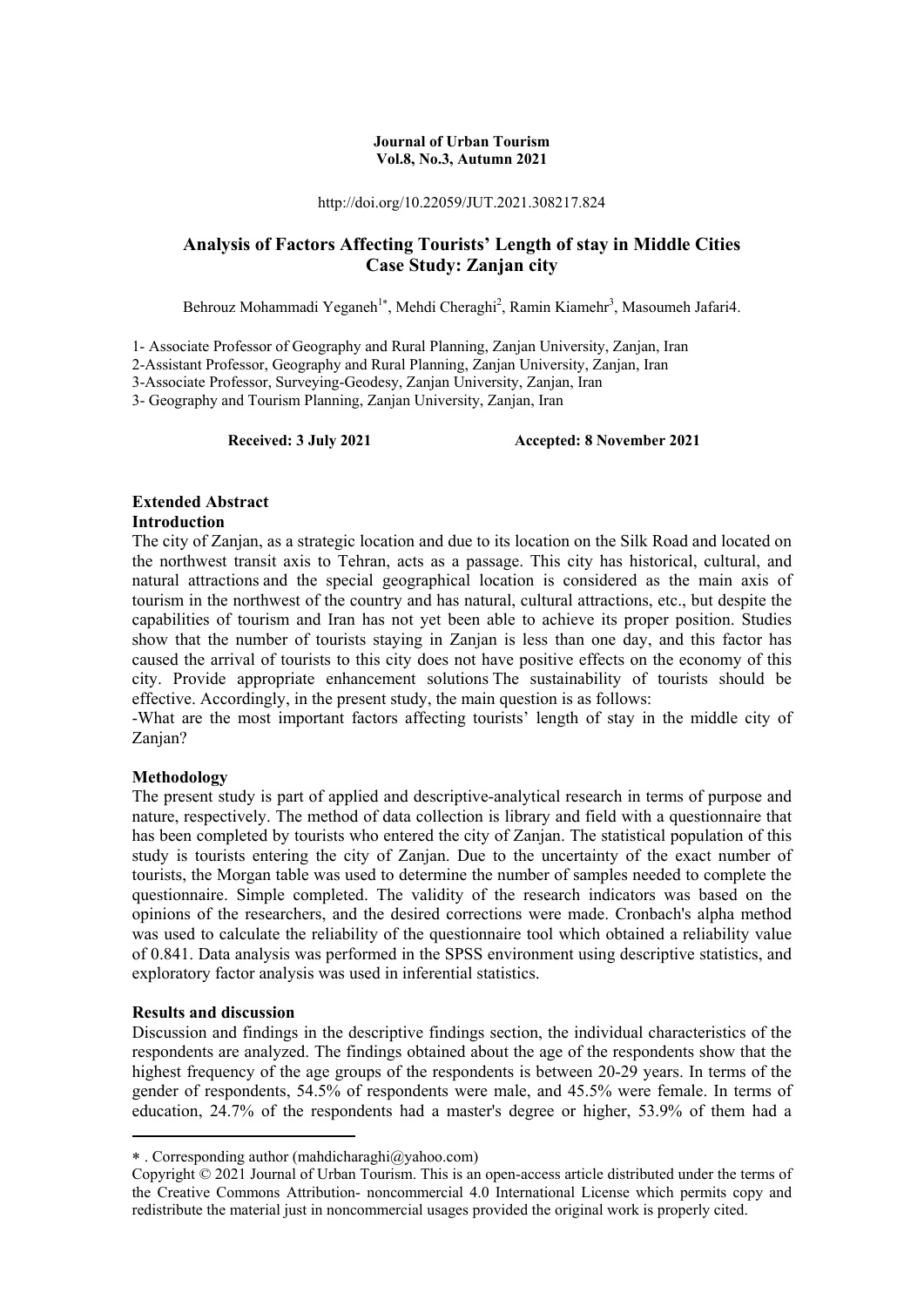bachelor's degree, and 21.3% had a diploma or lower. According to the results, the obtained description in relation to the length of stay shows that out of the total number of questionnaires filled out by tourists, 40.8% of them chose to stay in Zanjan for one or two days, which has the highest frequency and three to seven days with 17.6% the lowest frequency. In the present study, a statistical factor analysis test has been used to analyze the effective factors of tourists' length of stay. In this regard, in order to determine the appropriateness of data related to the set of variables to be analyzed regarding the analysis of effective factors of tourists' length of stay, the Bartlett test and KMO index were used. The significance of the Bartlett test with 1612.22 at 99% confidence level and appropriate value of KMO (0.644) indicates the correlation and appropriateness of the variables for factor analysis.

#### **Conclusion**

Tourism is one of the largest growing industries that plays an important role in the economic development of human societies. The tourism economy affects national income, foreign exchange resources, employment, and other macroeconomic indicators, poverty reduction. In this regard, tourism development requires comprehensive and efficient planning. In this regard, one of the factors that can develop and improve the country's tourism is to increase tourists' length of stay in tourism destinations. In this regard, in the present study, the factors affecting tourists' length of stay, have been investigated. Using factor analysis test, a general review of indicators and evaluation of effective factors in tourist satisfaction has been done, and the variables of each factor have been introduced according to the specific value. Planning and management has 13,851 with the most special amount, so that more attention to management in Zanjan will lead to the development of tourism, and respectively, the behavior of the host community 4.685, quality of place 4.220, transportation 3.321, infrastructure 3.204, accommodation quality 2.832, tourism product 2.343, health services 2.240, physical evidence 2.116, market surveillance 2.002, and service cost 1.837 include special amount. The development of infrastructure and accommodation has an important role in the tourism industry, which is far from the desired level in Zanjan due to the existing infrastructure. Studies show that the lack of proper advertising of other tourist attractions in Zanjan and the lack of knowledge of incoming tourists are also among the factors affecting the low level of stay of tourists. So, tourism marketing is to identify and anticipate the needs of tourists, and provide facilities to meet the needs and inform them, and motivate them to visit. If tourists are satisfied with the tourism destination, it will motivate them to visit the same destination again. Also, by defining and praising them as a tourism destination, it will encourage other people to travel to that area, and increase the length of stay.

**Keywords**: Urban Tourism, Infrastructure, Factor Analysis, Zanjan Province.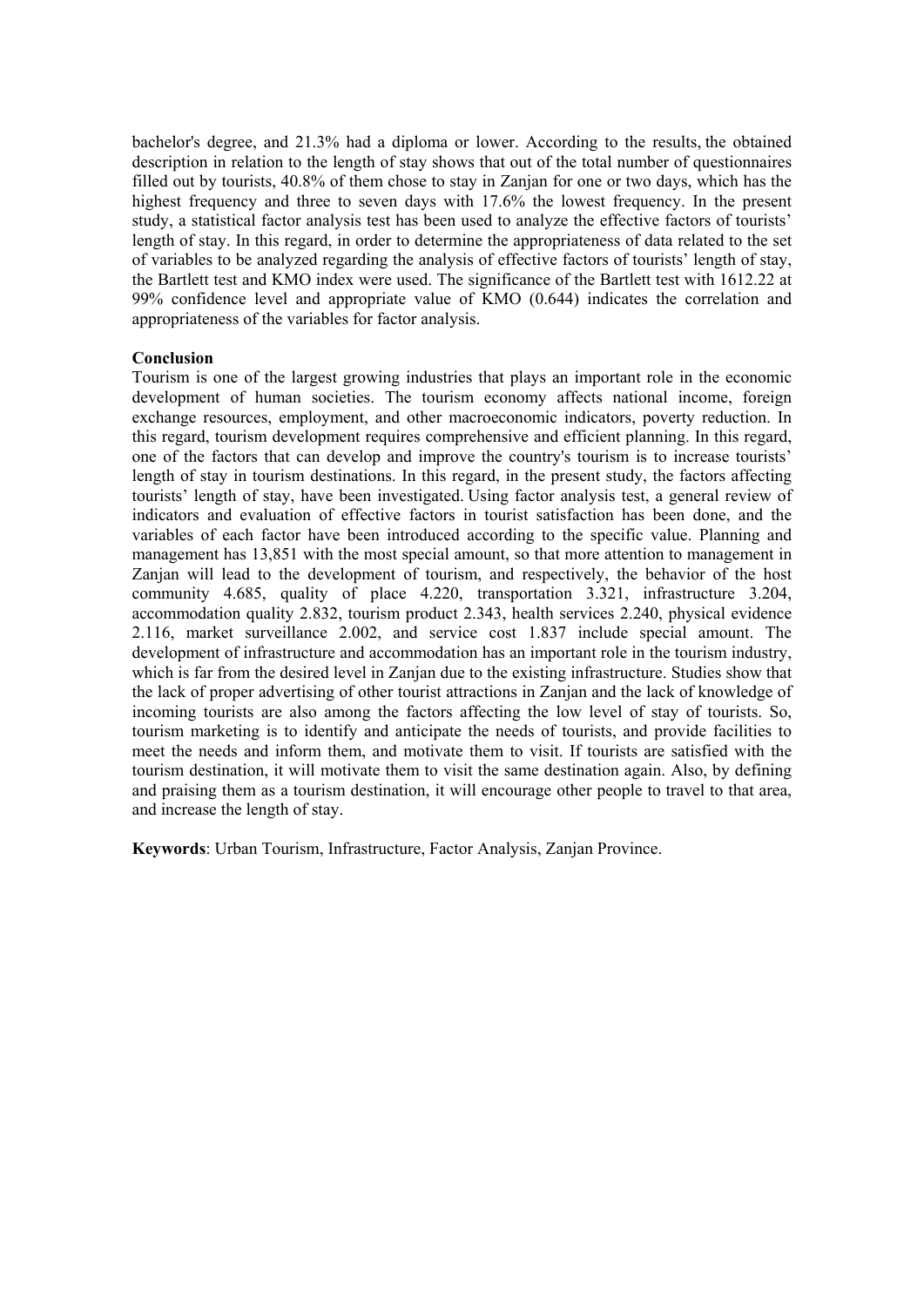# **فصلنامه گردشگري شهري، دورة ،8 شمارة ،3 پاييز 1400 صص. -119 107**

http://doi.org/10.22059/JUT.2021.308217.824

# **تحليل عوامل مؤثر بر ماندگاري گردشگران در شهرهاي مياني مطالعه موردي: شهر زنجان**

- دانشيار جغرافيا و برنامه ريزي روستايي ، دانشگاه زنجان، زنجان، ايران <sup>1</sup> **بهروز محمدي يگانه مهدي چراغي** - استاديار، جغرافيا و برنامه ريزي روستايي ، دانشگاه زنجان، زنجان، ايران **رامين كيامهر** - دانشيار، نقشه برداري- ژئودزي ، دانشگاه زنجان، زنجان، ايران **معصومه جعفري** - جغرافيا و برنامهريزي گردشگري، دانشگاه زنجان، زنجان، ايران

**تاريخ دريافت: 1400/04/12 تاريخ پذيرش: 1400/08/17** 

#### **چكيده**

فعاليت گردشگري يكي از مهمترين بخشهاي اقتصادي جهان و منبع اصلي ارزآوري براي يكسوم از كشورهاي درحالتوسعه و نيمي از كشورهاي توسعهيافته به شمار ميآيد و رويكردي است جهت ايجاد تنوع اقتصادي و خارج شدن از اقتصاد تكمحصولي كه يكي از مشكلات كشورمان به شمار ميآيد. شهر زنجان بـا توجـه بـه موقعيـت مناسب و قرارگيري در مسير جاده ابريشم و محور ترانزيتي شمال غرب به تهران، داراي گردشگران عبوري بـسيار با ماندگاري پايين است؛ در همين راستا هدف تحقيق حاضر شناخت عوامل مؤثر بر ماندگاري گردشگران در شـهر زنجان هست. پژوهش ازنظر نوع، كاربردي و ازنظـر ماهيـت، توصـيفي - تحليلـي اسـت. جامعـه آمـاري تحقيـق گردشگران واردشده به شهر زنجان است. با توجه به مشخص نبودن تعداد دقيق گردشگران، جهـت تعيـين تعـداد نمونه لازم از جدول مورگان استفاده و تعـداد نمونـه جهـت تكميـل پرسـشنامه 380 بـهدسـتآمـده اسـت. روش گردآوري اطلاعات بهصورت كتابخانهاي و ميداني (پرسشنامه) است. روايي سؤالات تحقيق توسط محققان تائيد و ضريب پايايي پرسشنامه از طريق ضريب آلفاي كرونباخ ٠/٨٣ بهدستآمده است. جهت تجزيهوتحليـل دادههـا از آمار توصيفي و تحليل عاملي اكتشافي استفادهشده است. نتايج نشان مي دهد كه از بين عامل ها، عامل برنامهريزي و مديريت، با بيشترين مقدار ويژه (13,851) تأثيرگذارترين عامل در ماندگاري گردشگران است.

**واژگان كليدي:** گردشگري شهري، زيرساختها، تحليل عاملي، استان زنجان.

Email: mahdicharaghi@yahoo.com مسئول نويسنده .1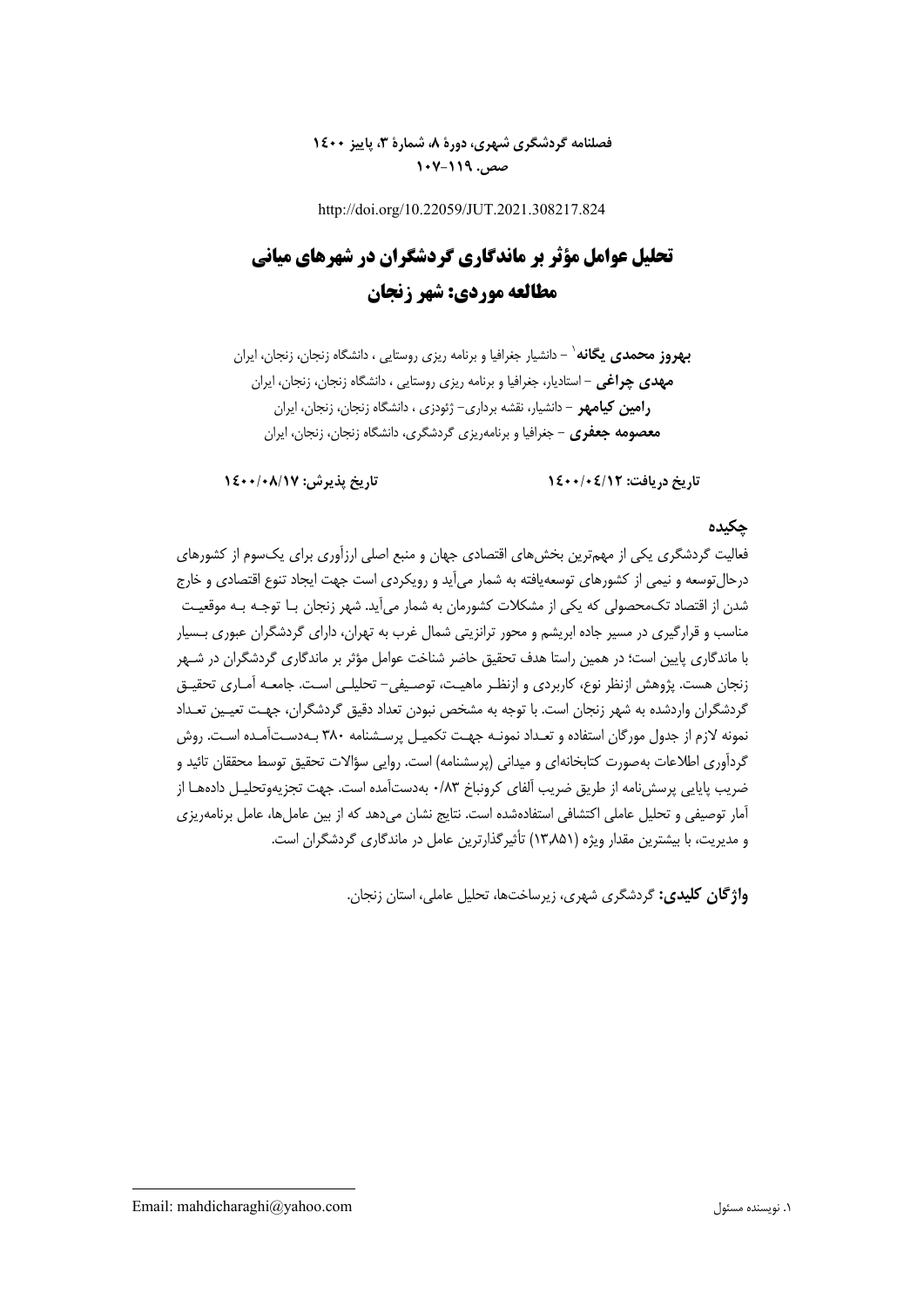#### **مقدمه**

امــروزه گردشــگري اغلــب توســط طرفــدارانش بــا عنــوان "محــرك رشــد اقتــصادي، توســعه فراگيــر و پايــداري زيستمحيطي ميباشـد" صـنعت گردشـگري بـهعنـوان يكـي از صـنايع خـدماتي مهـم در جهـان محـسوب مـيشـود (Jordan et al, 2019; Gursoyet al,2019). دولتها، گردشگري را ابزاري براي توسعه و حفاظت از محيط و سنتها با حداقل تأثير منفي ميدانند (,Bhuiyan et al,2013:11). و گردشگري براي كساني كه در كشورهاي درحال توسـعه در شرايط نامطلوب اقتصادي به سر ميبرند ميتواند يك فرصت براي عبور از فقر و لذت بردن از يك زندگي بهتر مطرح باشد.

گردشگري از جمله عواملي است كه در جوامع امروز ميتواند نقش مهمي در ايجاد نظم يا برهم خـوردن نظـم عمــومي داشته باشد. رشد و توسعه فعاليتهاي گردشگري ميتواند باعث بروز تغييرات عميق در بسياري از شاخصهاي عينــي و ذهني و ويژگيهاي كلان اقتصادي، اجتماعي، فرهنگي و محيطي جوامـع مقـصـد شــود (جلاليـان و همكـاران:1398، 334). مدت اقامت در مقصد گردشگري، يكي از عناصر كليدي در فرآيند تصميمگيري گردشگران است و اهميتي اساسي براي مقصدهاي گردشگري دارد. همچنين طول مدت اقامت يكي از مهمترين عوامل تعيينكننده و مؤثر گردشـگري بـر اقتصاد يك منطقه است. مدت اقامت، امكان ارزيابي تأثيرات گردشگري را بر ثروت سرزمين ميزبان، كه بر اسـاس زمـان صرف شده بهوسيله گردشگران در مقصد متفاوت خواهد بـود، فـراهم مـيكنـد (,2006:1344Pou & Alegre(. مـدت اقامت گردشگري يك مسئله مهـم در مـديريت تقاضـاي گردشـگري اسـت، در صـورت پـائين بـودن مـدت مانـدگاري گردشگران و به دنبال آن كاهش مدتزمان اقامت ميتواند بهطور فراوان اي تأثير منفـي بـر منـافع اقتـصادي حاصـل از فعاليتهاي گردشگري و علاقه به سرمايهگذاري در آينده داشته باشد (Almeida et al,2021:16). اقامت طولاني مدت با توجه به ارتباط مثبت با درآمد كلي برآمده از فعاليتهاي گردشگري، به متغيري مهـم بـراي همـه مقاصـد گردشـگري تبديلشده است (Barros et al,2010:13). دراينبين، مدت اقامت بر فعاليت و رفتار گردشگران تأثير مـستقيم داشـته و تعاملات اجتماعي ميـان گردشـگران و بـين آن هـا و سـاكنان محلـي، بـه زمـان صـرف شـده در مقـصد وابـسته اسـت (2 ,2016:al et Nicolau(. علاوه بر اين، متغيرهاي اقتصادي يعني درآمد و نرخ تعطيلات نيز بر مدت اقامت تأثيرگـذار است. با توجه به نظريههاي اقتصادي، افزايش درآمد باقيمت نسبي ثابت به افزايش تقاضا براي خدمات گردشگري منجر ميشود (1344 ,2006:Pou & Alegre(. درواقع، چون شهرها جاذبههاي متنوع و بزرگي از قبيل موزهها، بناهاي يادبود، تئاترها، پاركها، شهربازيها، مراكز خريد، و مناطقي كه معماري تاريخي امكانهايي مربـوط بـه حـوادث مهـم بـا افـراد مشهور رادارند (خاكسپاري و همكاران1392، 132:) گردشگري شهري دو انگيزه و هـدف اصـلي را دنبـال مـيكنـد كـه عبارتاند از: اهداف تجاري و فرهنگي (زماني و همكاران،٣٣:١٣٩٢). در كـشورهاي درحـال¤وسـعه ازجملـه ايـران، رشـد بيرويه كلانشهرها و اختصاص دادن همه امكانات منطقه به اين نقاط، توزيع نامتوازن و نامتعادل جمعيـت را بـه دنبـال داشته است كه اين مسئله خود منشأ بسياري از مشكلات را به وجود آورده است. اينك بر اساس ديدگاههـاي موجـود بـه نظر ميرسد، اهميت دادن به نقش شهرهاي متوسط در راهبردهاي توسعه، گام مؤثري در تمركززدايي، توزيع مجدد منابع و درامدها و همچنين كاهش فشار بر محيطزيست شهري در مناطق مركزي است (محمد زاده:1383، 12). درعينحال بر اساس نظريههاي مدافع شهرهاي مياني اين شـهرها مـيتواننـد در درون يـك شـبكه شـهري متـوازن و بـا اسـتفاده از قابليتهاي اقتصاد شهري ازجمله گردشگري، نقشهاي موردنياز را همانند يك كنش يار رشد و توسعه ايفا نمايند (حاتمي نژاد و همكاران:1390، 24).

نتايج مطالعه آلن` و همكاران (٢٠١۴) نشان ميدهد عوامل سن، انگيزه سفر، آبوهوا، نوع محل اقامت، اندازه گروه (سفر انفرادي يا گروهي،) نوع سفر و فعاليتهاي انجامشده در سفر، بر مدت ماندگاري اين بخـش از گردشـگران تأثيرگذارنـد . نتايج يوثوپ<sup>۲</sup> و همكاران (۲۰۱۶) نشان مىدهد، زيرساختهاى موجود در مالزى و همچنين عوامل اقتصادى نظير توليـد

1. Alén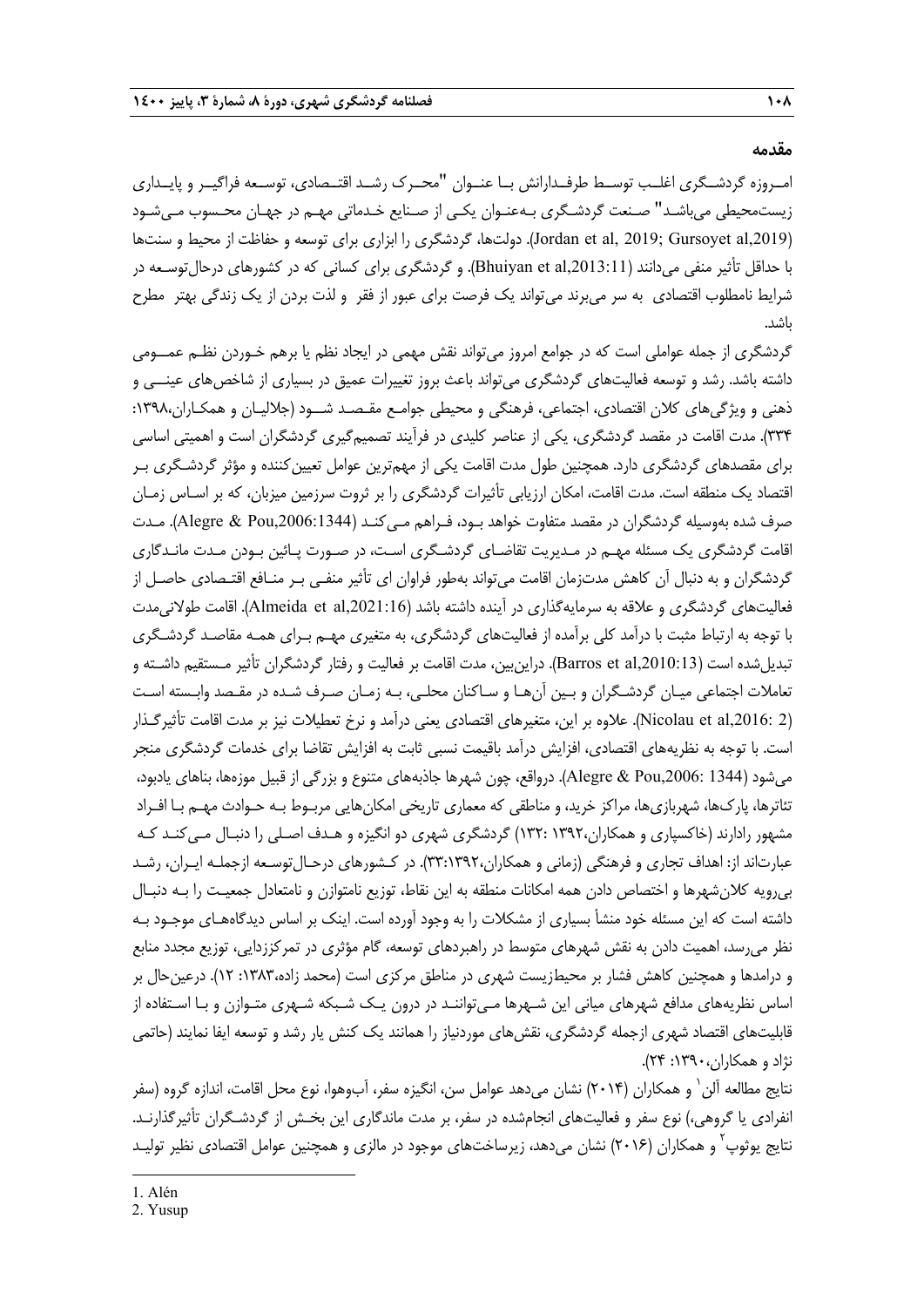ناخالص داخلي كشورهاي مبدأ، تأثير مهمي برجذب گردشگر در مالزي دارد. نتايج تينـگ' و همكـاران (٢٠١٧) در نـشان ميدهد، عوامل اثرگذار بر مدت اقامت گردشگران شامل رابطة انساني، كيفيت مدرنيزاسيون، تنوع نقـاط ديـدني، منطقـه اقامت و سن است. نتايج تحقيق آگيولو<sup>۲</sup> و همكاران (۲۰۱۷) نشان مي دهد، بين درآمد و هزينههاي گردشگران در خارج از محل اقامت رابطه مثبتي وجود دارد كـه حاصـل گردشـگران پردرآمـدي اسـت كـه هزينـه روزانـه بـالا و مـدت اقامـت طولانیتری دارند. نتایج اشتون <sup>۳</sup> (۲۰۱۷) نشان میدهد، مفاهیم مدیریتی نیز متناظر با مراحل فوق عبارت است از انگیـزه درونی، تجربه سفرهای پیشین، انتظار از مدت اقامت در مقصد، دانسته است. نتایج البیتی و ملهم<sup>۴</sup> (۲۰۱۷) نشان میدهـد رضايت گردشگران، نقش مثبتي بهعنوان ميانجي رابطه بين نوگرايي و تصوير ذهني افراد دارد و مدت اقامت افراد نيـز در تعديل رابطه بين نوگرايي و وفاداري به مقصد با نقش منفي همـراه اسـت . نتـايج تحقيـق آقـولار و ديـاز (2019) نـشان ميدهد شخصيت اجتماعي و جمعيتي گردشگران و ويژگيهاي سفر تعيينكننده ميزان ماندگاري گردشگران است. نتـايج تحقيق حاتف تبار (2021) نتايج نشان ميدهد كه ميزان بهرهوري گردشگران در ايران در كنار فاصله فرهنگي تصور شده افزايش مييابد اما بافاصله مذهبي، اجتماعي، اقتصادي و سياسي رابطه عكس دارد.

شهر زنجان با توجه به موقعيت راهبردي و به دليل قرار گرفتن در مسير جاده ابريشم و همچنين استقرار بـر روي محـور ترانزيتي شمال غرب به تهران، بهعنوان گذرگاه عمل ميكند. اين شهر با برخورداري از جاذبههـاي تـاريخي فرهنگـي و طبيعي و موقعيت خاص جغرافيايي بهعنوان محور عمده گردشگري در شـمال غـرب كـشور محـسوب مـيشـود و داراي جاذبههاي طبيعي، فرهنگي، و... اما باوجود قابليتهاي جهانگردي و ايران تاكنون نتوانسته جايگاه واقعي خود را به دسـت بياورد. بررسيها نشان ميدهد، ميزان ماندگاري گردشگران در شهر زنجان كمتر از يك روز بوده و همـين عامـل باعـث شده است تا ورود گردشگران به اين شهر اثرات مثبتي بر اقتصاد اين شهر به همراه نداشته باشد، در همين حال ضـرورت شناخت عوامل مؤثر برافزايش ماندگاري گردشگران ميتواند در ارائه راهكارهاي مناسب افـزايش مانـدگاري گردشـگران مؤثر واقع شود. بر همين اساس در تحقيق حاضر سؤال اساسي ايـن اسـت كـه مهـمتـرين عوامـل مـؤثر بـر مانـدگاري گردشگران در شهر مياني زنجان كدام عوامل ميباشد؟

# **مباني نظري**

مدت اقامت را ميتوان شاخص مناسبي براي بخش ميزباني و نهادهاي عمـومي محلـي تلقـي كـرد . اقامـت طـولانيتـر گردشگر احتمالاً به معناي صرف هزينه بيشتر براي خدمات و خريد كالا خواهد بود و نتيجه آن درآمد بيشتر براي بخـش تجارت و تأثير فراوان بر اقتصاد محلي است (,2010:11Pulina(. مدت اقامت امكان ارزيابي تـأثيرات گردشـگري را بـر ثروت سرزمين ميزبان، كه بر اساس زمان صرف شده به وسيله گردشگران در مقصد متفاوت خواهد بود، فـراهم مـي كنـد (Alegre & Pou,2006:27). بنا بر مطالعات انجامشده اثرات كلي گردشگران بر اقتصاد، و فعاليتهاي آنهـا در مقـصد گردشگري با مدت اقامتشان ارتباط دارد؛ ازاينرو مدت اقامت گردشگران عاملي تعيينكننده براي هزينههاي گردشـگران و ميزان مصرف منابع محلي است (108:205 $\rm{de~Menezes~et~al,}$  et Al). بهعبارتديگر درصورتيكه گردشـگران از مقـصد گردشگري رضايتمندي مطلوبي داشته باشند، موجب ايجـاد انـگيزه بازديد دوباره آنان از همان مقصد شــده و همچنـين بــهواســطه تـــعريف و تـــمجيد آنــان از مقــصد گردشــگري، ترغيــب افـــراد ديگـــر بــراي ســفر بــه آن منطقــه را در پـي خواهـد داشـت (,200718Armario(. درواقـع رضـايت واسـطه اثـر كيفيـت خـدمات، بـر نيـات رفتـاري اسـت (Lai & Quang Vinh,2013:73). رضايت يا عدم رضـايت يك پاسـخ احـساسي است كه به ارزيابي از كالا يا خدمتي كه مصرف يا ارائهشده اسـت، داده مي شود. شكست در ارضاي نيازها و انتظارات منجر به عدم رضايت نسبت به محصول يا خدمت خواهد شد (Ziyari,2013:22). گمز و مونيز ° (٢٠١١) ويژگيهاي اجتماعي مانند مليت و جنسيت، ويژگيهـاي

<sup>1.</sup> Ting

<sup>2.</sup> Aguiló

<sup>3.</sup> Ashton

<sup>4.</sup> Albaity & Melhem

<sup>5.</sup> Gomm & Moniz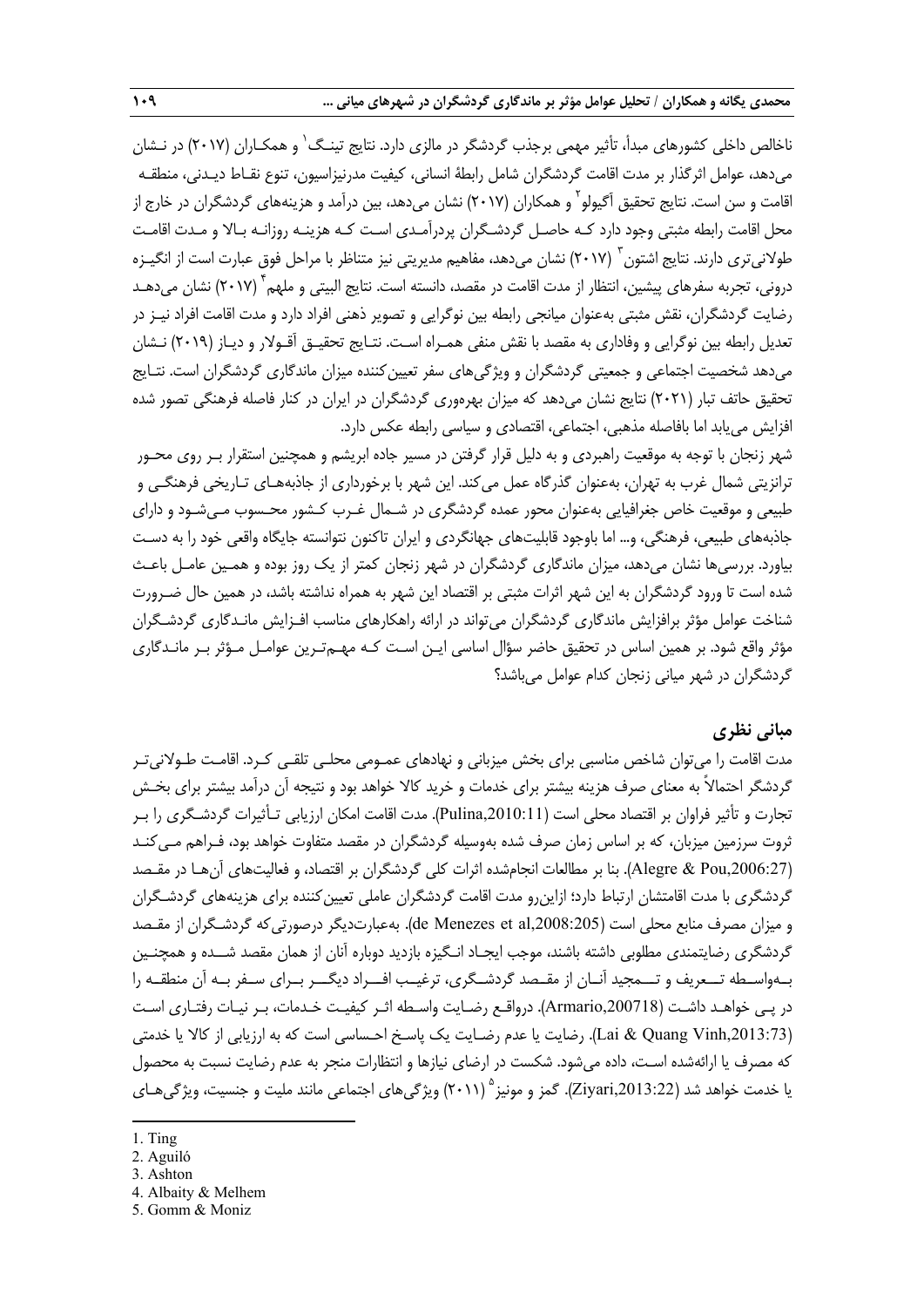سفر مانند سفر مجدد، انگيزه سفر و نوع پرواز از عوامل تأثيرگذار بر طول مدت اقامت گردشگران ميداند. متغيرهاي سن، شغل، محل اقامت، تعداد سفرهاي قبلي، فاصله و كيفيت محل اقامت، اندازه خانواده، كـل مخـارج سـفر، قيمت روزانه محل اقامت از مهمترين عوامل تأثيرگذار بر ماندگاري گردشگران است (Alegre & Pou,2006:31). تينگ<sup>'</sup> و همكارانش معتقدند عوامل اثرگذار بر مدت اقامت گردشگران شامل رابطه انساني، كيفيـت مدرنيزاسـيون، تنـوع نقاط ديدني، منطقه اقامت و سن است (,2017:2Yang & Ting(. اما امروزه به دليل اينكه مهمترين عامل تعيينكننـده هزينههاي گردشگري است، توجه ويژهاي در بين پژوهشگران دانـشگاهي و شـاغلان در مقـصد بـه دسـت آورده اسـت ، همچنين با توجه به اهميتش در بهينـه كـردن درآمـد تـأثير فزاينـدهاي يافتـه اسـت (Riasi et al,2017:1). همچنـين يافتههاي پژوهش حسام و آقايي زاده (1397) و نصيري (1399) بر نقش زيرساختها بر ماندگاري و رضايت گردشـگران تأكيد دارد.

طول اقامت گردشگران يكي از متغيرهاي مهم در صنعت گردشگري است . بسياري از محققين معتقدند كه ميـزان اثـرات مثبت گردشگري بر جوامع به طول اقامت گردشگران وابسته است . هرچه طـول اقامـت گردشـگر در مقـصد گردشـگري بيشتر باشد، نرخ اشتغال هتلها و ميزان هزينه گردشـگران در مقـصد گردشـگري بيـشتر بـوده و بـه ايـنترتيـب مقـصد گردشگري از منافع گردشگر استفاده بيشتري خواهد برد. (شاهآبادي و سياح، ١٣٩٢: ٢۵ به نقل از جاني و دنيابين، ١٣٩۶: 33). اقامت طولانيمدت با توجه به ارتباط مثبت با درآمد كلي برآمده از فعاليتهاي گردشگري، به متغيـري مهـم بـراي همه مقاصد گردشگري تبديل شده است (Barros et al,2010:13). دراين بين، مدت اقامت بر فعاليت و رفتار گردشگران تأثير مستقيم داشته و تعاملات اجتماعي ميان گردشگران و بين آن ها و ساكنان محلي، به زمـان صـرف شـده در مقـصد وابسته است (2 :Nicolau et al,2016). يك گردشگر براي ماندگاري بيشتر بايد مقصد را بهعنوان يـك مكـان جـذاب درك كرده باشد. اين نگرشها و باورها به يك عمل نامحسوس مربوط هستند. اما در ويژگيهاي فرد و ويژگيهاي عمل منعكسشدهاند. ازلحاظ رفتار مصرف- كننده اين نگرشها و هنجارهاي ذهني در ويژگيهاي مـصرفكننـده، محـصول و محيط (محلي كه خريد انجام ميشـود) مـنعكس مـيشـوند (,2008:64Correia & Barros(. در ايـن راسـتا رضـايت مصرفكننده در گردشگري بهشدت تحت تأثير ارائه خدمات، ظاهر محصول و شخصيت و وجهه مقصد گردشـ گري قـرار دارد (Ranjbariyan & Zahedi,2007:31). و همين طور رضايتمندي گردشگران از مقاصد گردشگري تـأثير بـسزايي در انتخاب و اولويتبندي اقدامات و اهداف در مقاصد گردشگري خواهد داشت (,2015al et Wasim(. و اگر گردشگران از تجربه مقصد خود راضي باشند، بهاحتمال;ياد به همان مقصد بازميگردند و افـراد ديگـر را بـراي رفـتن بـه آن مقـصد ترغيب مي كند (Toyama et al,2012:41). و ارائه خدمات باكيفيت بالا و تضمين رضايت مـشتري بـهعنـوان يكـي از مهمترين عوامل موفقيت صنايع گردشگري شناختهشده است. خدمات باكيفيت و رضايت گردشگران و وفاداري به مقصد ارتباط تنگاتنگي با همديگر دارند (2007:22), "هنسن" مثالهاي مختلفـي در ايـن زمينـه ارائـه داده و بـه مطالعات تجربي ديگران ازجمله "برادل " اشارهكرده است. "كلاس كانزمن" حمايت و تقويت شهرهاي متوسط را كليـد موفقيت خطمشي برنامهريزي منطقهاي ميداند. او مينويسد: "مرور نتايج برنامههـاي جامعـه توسـعه منطقـهاي، نـشان ميدهد كه بسياري از اهداف تحقّق نيافتهاند و دلايل اين شكست عبارتاند از: وابستگيهاي بينالمللي، مشكلات مـالي، تمركز اقتصادي و كالبدي، كمبود نيروي انـساني كارآمـد و متخـصص و سـرانجام فرامـوش كـردن نيازهـاي اساسـي و بيتوجهي بهروشهاي نامتمركز. از ديد كانزمن، موارد گفتهشده برخاسته از چند مشكل اساسي، ازجمله شناخت ناكافي از پيچيدگيهاي توسعه منطقهاي است؛ يعني همان چيزي كه "آر. پي. ميسرا" آن را فقر نظريـهاي در ارتبـاط بـا توسـعه منطقهاي ناميده است،"كلاس كانزمن"، نقشها و عملكردهايي را براي شهرهاي متوسط برمـيشـمارد و آنهـا را پايـه نظري راهبردهاي توسعه براي يك الگوي شهرنشيني متوازن و متعادل ميداند. راندينلي بر ايـن بـاور اسـت كـه توسـعه شهرهاي مياني، وسيلهاي براي گسترش فوايد شهرنشيني بخش بزرگي از جمعيت كشورها و كاهش تبعـيضهـاي بـين مناطق است (حاتمي نژاد و همكاران، 1390 و علياكبري و همكاران، 1395). يكـي از عـواملي كـه بـر بهبـود وضـعيت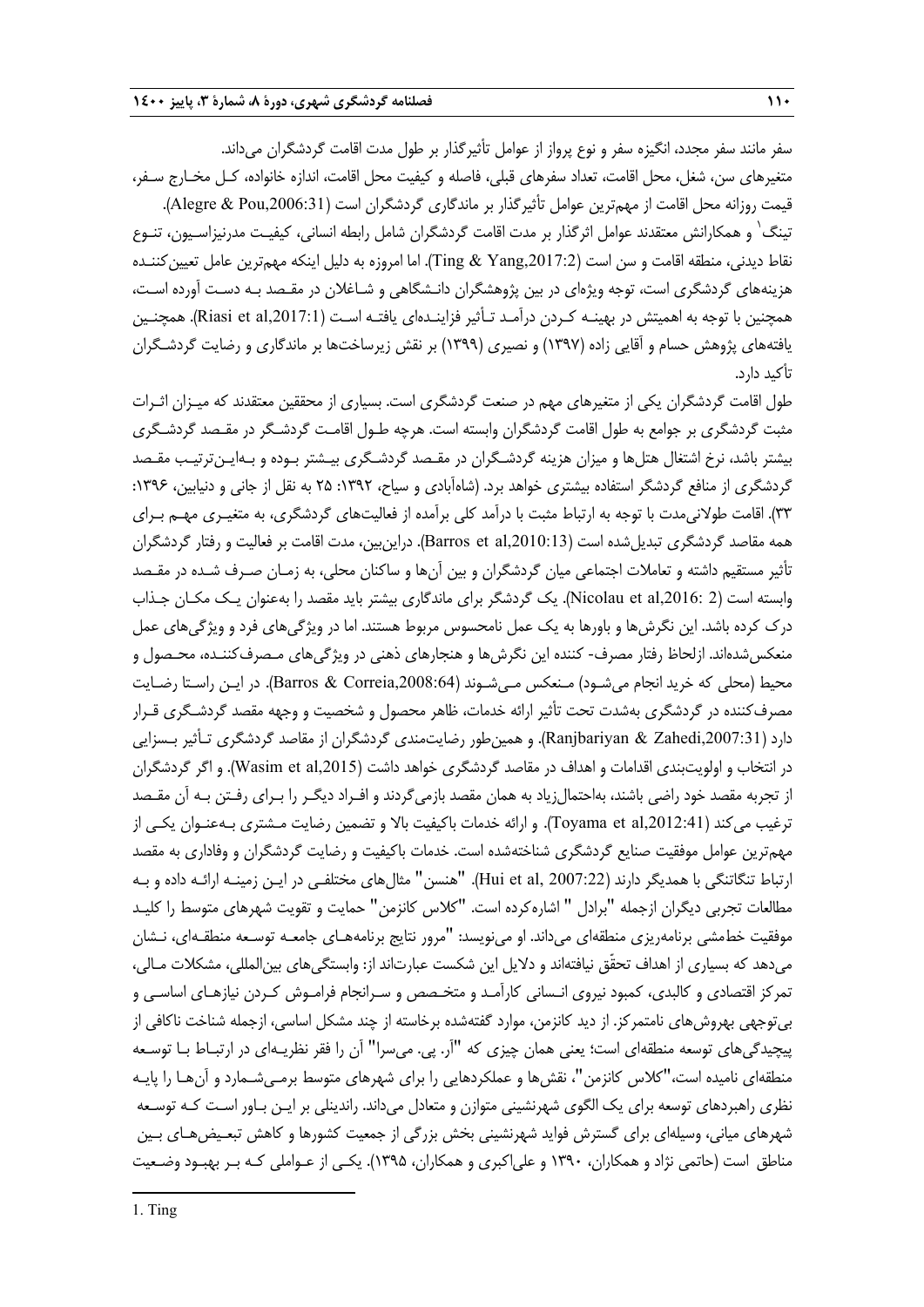اقتصاد شهرهاي مياني كمك اساسي ميكند رونق گردشگري آر طريق افـزايش مانـدگاري گردشـگران ورودي بـه ايـن نواحي است.

# **روش پژوهش**

بر اساس هدف پژوهش حاضر از نوع كاربردي و ازنظـر ماهيـت، توصـيفي- تحليلـي اسـت. روش گـردآوري اطلاعـات بهصورت كتابخانهاي و ميداني با ابزار پرسشنامه كه توسط گردشگراني كه وارد شهر زنجـان شـدند تكم يـلشـده اسـت. جامعه آماري اين پژوهش گردشگران واردشده به شهر زنجان است، با توجه به مشخص نبودن تعداد دقيـق گردشـگران، جهت تعيين تعداد نمونه لازم براي تكميل پرسشنامه از جدول مورگان استفاده شده است كه تعداد نمونه لازم بـر اسـاس اين جدول 380 نمونه محاسبه و پرسشنامه بر اساس روش تصادفي ساده تكميل شد. روايـي شـاخصهـاي تحقيـق بـر اساس نظرات محققان دريافت و اصلاحات موردنظر انجام و براي محاسبه پايايي ابزار پرسشنامه از روش آلفاي كرونبـاخ استفاده شد كه مقدار پايايي برابر با 0/841 به دست آمد. تجزيهوتحليل اطلاعـات در محـيط spss و بـا اسـتفاده از آمـار توصيفي و در قسمت آمار استنباطي از تحليل عاملي اكتشافي استفاده شد.

#### **جدول شماره .1 شاخصهاي بهكاررفته جهت بررسي عوامل مؤثر بر ماندگاري گردشگران**

#### شاخصهاي پژوهش

فرهنگ مهماننوازي و خونگرم بودن جامعه ميزبان - رفتار مؤدبانه و احترامآميز جامعه ميزبان - صداقت و انصاف جامعه ميزبان - ميزان همكـاري و راهنمايي جامعه ميزبان - آرامش محيط و فرصت استراحت، هزينه حملونقل - خدمات پاركينگ با فضاي مناسب - علائم راهنماي مسيريابي - دسترسي به خدمات حملونقل عمومي و تاكسي، كاركنان مرتب و با ظاهر آراسته -كاركنان و راهنمايان حرفهاي بادانش كافي - كاركنـان مـشتاق راهنمايي و كمك به بازديدكنندگان - كاركنان مؤدب و خوشبرخورد، رضايت از دسترسي به فضاي سبز و پارك -رضايت از شرايط آب و هوايي - كيفيت سرگرمي و تفريحات - زيبايي و كيفيت مكان گردشگري، هزينه اقامت - كيفيت غذا - دسترسي به آب آشاميدني - وضع امكانات سـلامت و بهداشت - دانش و آگاهي كافي كاركنان - رسيدگي كافي و بهموقع به اتاقها - كافي بودن تعداد كاركنان جهت ارائـه خـدمات، حفـظ مقـررات جهت حفظ حقوق گردشگران - امنيت شخصي و احساس راحتي با مردم - رضايت از برنامـهريـزي در منطقـه گردشـگر، داشـتن اسـتاندار ملـي و بينالمللي - رعايت ايمني و بهداشت روان در فعاليتهاي تفريحي - دسترسي راحت- نوين و جذاب بودن فعاليتهاي تفريحي - تميزي خيابانهـا و اماكن تفريحي - دارا بودن تجهيزات مناسب هزينه خريد سوغات - هزينه ورود بليت اماكن تاريخي و فرهنگـي- هزينـه خريـد مـواد غـذايي - منطقي بودن قيمتها

منبع: (احمدي و همكاران، ١٣٩۶، نصيري هنده خاله، ١٣٩٩، جاني و دنيابين، ١٣٩۶)

#### **محدوده موردمطالعه**

شهر زنجان بهعنوان مركز شهرستان و استان در فاصله 330 كيلومتري تهران و 293 كيلومتري تبريز واقع گرديده است. شهر زنجان بهعنوان مركز استان زنجان واقع در شمال غرب ايران با مساحت 6160 هكتار داراي جمعيـت 430871 نفـر جمعيت ميباشد. اين شهر مركز استاني به همين نام در قسمت شمال غربي ايـران اسـت و از زيبـاترين و تـاريخيتـرين شهرهاي ايران است. شهر زنجان در سطحي به وسعت 81 كيلومترمربـع از دوران صــفويه تكــوين و توســـعه پيـــدا نمــوده اســت. شهر زنجان در شمار شهرهاي مياني كشور قرار دارد كه پيرامـون يـك هـسته شـهري بـا قـدمت بـالا استقراريافته و بهتدريج گسترش پيداكرده ســت. توســـعه تـــدريجي شـــهر موجـــب شـكلگيـري پهنـههـايي بــا خصوصـيات متفـاوت شـده اسـت.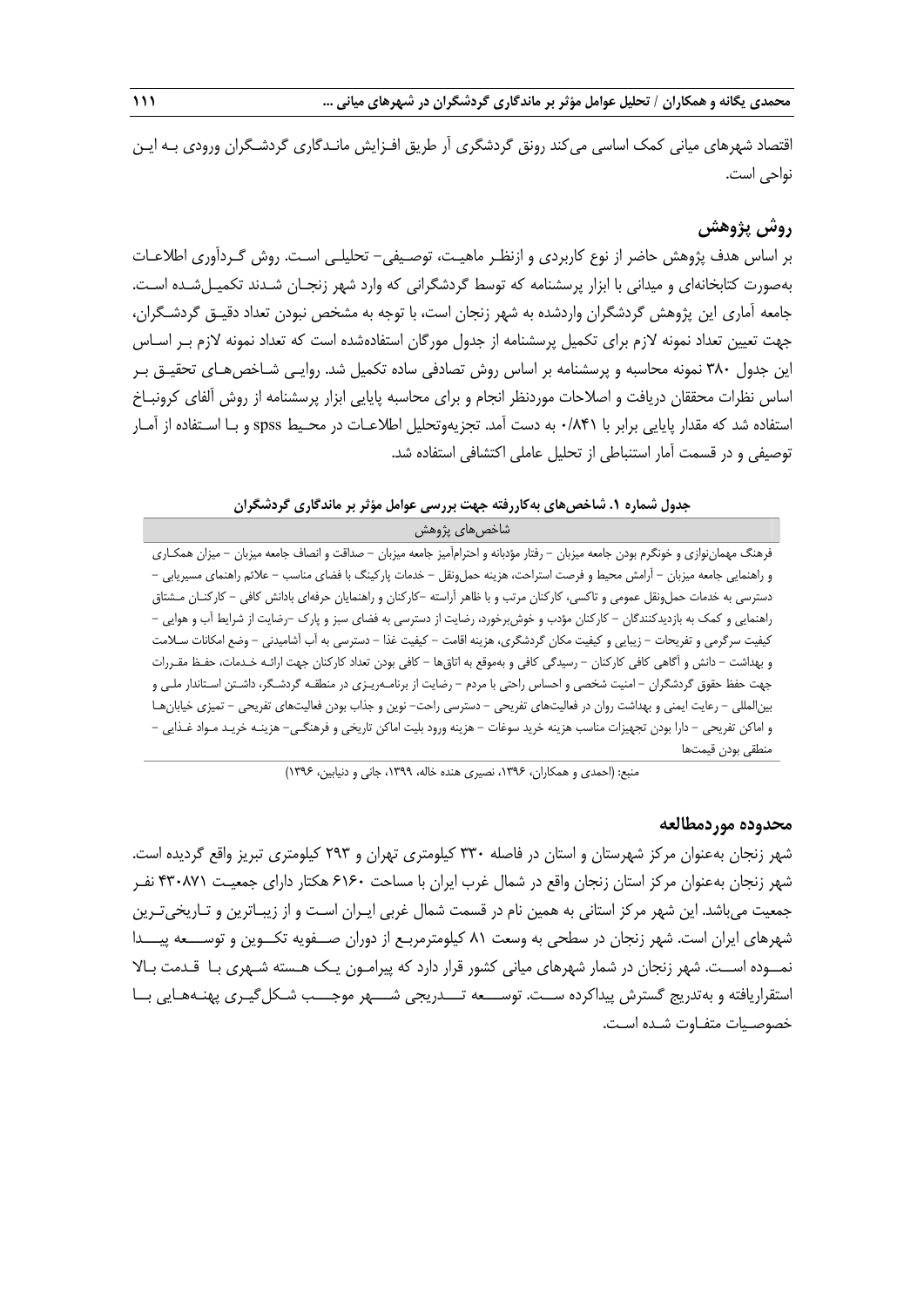

# **بحث و يافتهها**

يافتههاي بهدستآمده در ارتباط با سن پاسخدهندگان نشان ميدهد، بيشترين فراواني گروههاي سني افراد پاسـخدهنـده بين 20-29 سال است. ازنظر جنسيت پاسخدهندگان، 54/5 درصـد پاسـخگويان مـرد و 45/5 درصـد زن بودنـد. ازنظـر تحصيلات، 24/7 درصد از افراد پاسخگو تحصيلات فوقليسانس و بالاتر داشتند، 53/9 درصد از آنها در مقطع ليـسانس تحصيل كرده بودند و ٢١/٣ درصد از آنها داراي ديپلم يا پايينتر بودند. با توجه به نتايج توصيفي بهدستآمده در ارتباط با مدت اقامت نشان ميدهد از مجموع پرسشنامههاي پرشده توسط گردشگران 40/8 درصد از آنها مدت اقامت يك يا دو روز را براي ماندن در شهر زنجان برگزيدند كه بيشترين فرواني را هم دارا است و سه تا هفت روز با 17/6 درصد كمترين فراواني را در بردارد. در تحقيق حاضر، بهمنظور تحليل عوامل مؤثر ماندگاري گردشگران از آزمون آمـاري تحليـل عـاملي استفاده گرديده است. در همين راستا بهمنظور تشخيص مناسب بودن دادههاي مربوط به مجموعه متغيرهاي مورد تحليل در خصوص تحليل عوامل مؤثر ماندگاري گردشگران، از آزمون بارتلت و شـاخص KMO بهـره گرفتـه شـد. معنـيداري آزمون بارتلت و با عدد 1756/35 در سطح اطمينان 99 درصد و مقـدار مناسـب KMO) 0/644 (حـاكي از همبـستگي و مناسبت متغيرهاي موردنظر براي انجام تحليل عاملي است (جدول 2).

#### **جدول شماره .2 آزمون بارتلت و KMO و سطح معناداري**

| سطح معنیداری              | مقدار بارتلت | مقدار KMO | مجموعه مورد تحليل            |
|---------------------------|--------------|-----------|------------------------------|
| $\cdot$ / $\cdot$ $\cdot$ | ۱۷۵۶/۳۵      | ۶۶۴.      | عوامل مؤثر ماندگاری گردشگران |
|                           |              |           |                              |

در ادامه تحقيق متغيرهاي موردبررسي توسط آزمون تحليل عاملي؛ عامل سازي گرديده است. بدينصورت كه متغيرهـاي بارگذاري شده در هر عامل كه بالاي 0/5 هستند يك عامل را تشكيل ميدهند و متغيرهايي كه امكان تجمع با اينهـا را ندارند عامل ديگري را تشكيل ميدهند. نتيجه حاصل از تقليل 37 متغير 11 عامل بوده است كه در جدول (3) آورده شده است.

| درصد واريانس            | مقدار ويژه                    | نام عامل            | تعداد عاما ,ها |
|-------------------------|-------------------------------|---------------------|----------------|
| $Y \cdot / \cdot Yf$    | ۱۳/۸۵۱                        | برنامهريزي و مديريت |                |
| $5/\gamma\lambda$ 9     | ۴/۶۸۲                         | رفتار جامعه ميزبان  | ٢              |
| 8/18                    | $f/\gamma\gamma.$             | كىفىت مكان          | ٣              |
| $f/\lambda$             | ۳/۳۲۱                         | حملونقل             | ۴              |
| ۴/۶۴۴                   | $\mathbf{r}/\cdot \mathbf{r}$ | زيرساخت             | ۵              |
| $f/\rightarrow f$       | $Y/\Lambda YY$                | كىفىت اقامتگاه      | ۶              |
| ۳/۳۹۵                   | ۳/۳۴۳                         | محصول گردشگری       | ٧              |
| $\mathbf{y}/\mathbf{y}$ | $Y/YY$ .                      | خدمات بهداشتی       | ٨              |
| $\frac{1}{2}$           | ۲/۱۱۶                         | شواهد فیزیکی        | ٩              |
| Y/9.1                   | $Y/\cdot \cdot Y$             | نظارت بازار         | ١.             |
| ٢/۶۶۲                   | $1/\lambda$ 9                 | هزينه خدمات         | ۱۱             |

**جدول شماره.3 عامل بندي متغيرهاي موردمطالعه**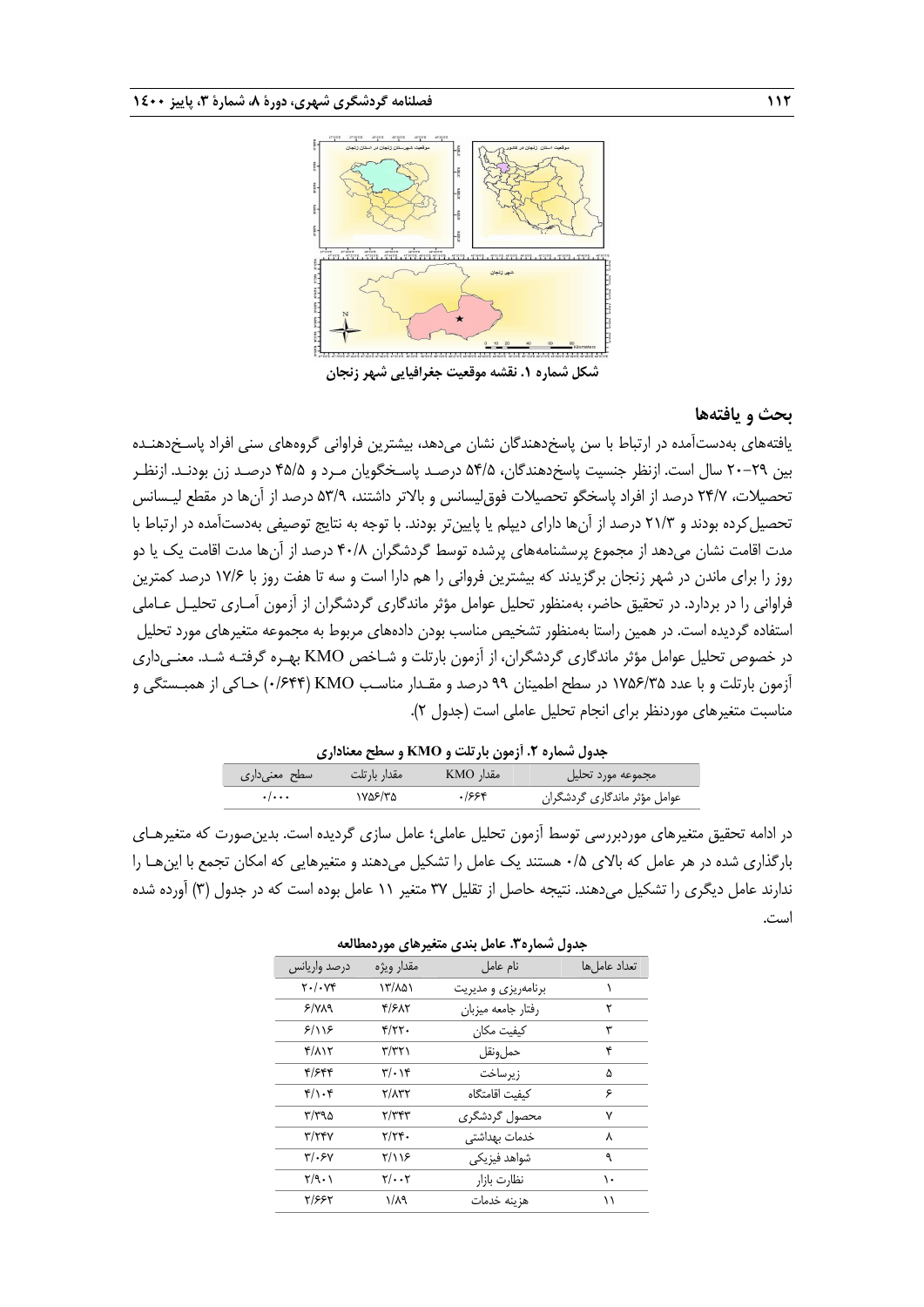# **عامل اول، عامل برنامهريزي و مديريت**

مقدار ويژه عامل اول برابر با 13/851 و درصد واريانس 20/074 است. در اين عامل 25 متغير بارگذاري شده كه از ميـان آنها متغيرهاي توليد آثار فرهنگي و هنري براي معرفي جاذبهها با بار عملي ،0/704 خصوصيسازي با بار عاملي 0/712 با بيشترين عامل، معرفي جاذبهها در سايتهاي اينترنتي و گردشگري مجازي با بار عـاملي 0/692 و مرمـت و بازسـازي بناها با بار عاملي 0/694 و مشاركت مردم بومي در فعاليتهاي گردشگري با بار عاملي ،0/686 رعايت اصـول مبلمـان و چيدمان فيزيكي فضايي با بار عاملي ،0/679 مهمترين عوامل بر ماندگاري گردشگران در عامل اول ميباشد.

| بار عاملی                                | <i>ین د</i> ی جو جوړ<br>نام شاخص                       | رديف |
|------------------------------------------|--------------------------------------------------------|------|
| ۰/۴۴۹                                    | آرامش محيط و فرصت استراحت                              | ١    |
| ۰/۳۷۰                                    | رضایت از شرایط آب و هوایی                              | ٢    |
| ۲۴۳۶.                                    | كيفيت سرگرمي و تفريحات                                 | ٣    |
| $\cdot$ /۴۱۸                             | هزينه اقامت                                            | ۴    |
| ۲۵۶.                                     | كىفىت غذا                                              | ۵    |
| ۰/۶۳۲                                    | دسترسی به آب آشامیدنی                                  | ۶    |
| ۰/۴۶۸                                    | حفظ مقررات جهت حفظ حقوق گردشگران                       | ٧    |
| $\cdot$ / $\Delta$ $\uparrow$ $\uparrow$ | امنیت شخصی و احساس راحتی با مردم                       | ٨    |
| ۱۱۶۰۱.                                   | داشتن استاندار ملی و بینالمللی                         | ٩    |
| ۱۴۸۶                                     | نوین و جذاب بودن فعالیتهای تفریحی                      | ١.   |
| ۵۵۹۰.                                    | تمیزی خیابانها و اماکن تفریحی                          | ۱۱   |
| $\cdot$ /۵۳۲                             | منطقى بودن قيمتها                                      | ۱۲   |
| ۱۴۹۵.                                    | گسترش تسهیلات و امکانات هدایتی                         | ۱۳   |
| $\cdot/\gamma \cdot f$                   | تولید آثار فرهنگی و هنری برای معرفی جاذبهها            | ۱۴   |
| ۰/۶۲۸                                    | شناساندن جاذبهها و امکانات گردشگری                     | ۱۵   |
| ۰/۶۹۲                                    | معرفی جاذبهها در سایتهای اینترنتی و گردشگری مجازی      | ۱۶   |
| .1510                                    | وجود کارشناسان آگاه و مطلع به جاذبهها                  | ۱۷   |
| .1817                                    | کیفیت دفاتر و واحدهای استقبال از گردشگران              | ۱۸   |
| $\cdot$ / $\gamma$                       | برونسپاری (خصوصیسازی)                                  | ۱۹   |
| $\cdot$ /۵۷۱                             | شناسایی مسائل و موانع گردشگری استان و تلاش برای رفع آن | ٢٠   |
| ۱۶۸۶                                     | مشارکت مردم بومی در فعالیتهای گردشگری                  | ۲۱   |
| /۶۷۹                                     | رعايت اصول مبلمان و چيدمان فيزيكي فضايي                | ۲۲   |
| .8                                       | معماری مناظر و چشم ندازها                              | ۲۳   |
| ./av9                                    | بهسازی فضای مراکز اقامتی و بازاری                      | ۲۴   |
| ۰/۶۹۴                                    | مرمت و بازسازی بناها                                   | ۲۵   |

**جدول شماره .4 متغيرهاي بارگذاري شده در عامل اول** 

#### **عامل دوم، عامل رفتار جامعه ميزبان**

مقدار ويژه عامل دوم 4/482 است كه درصد واريانس 6/789 را به خود اختـصاص داده اسـت. در عامـل دوم 8 شـاخص بارگذاري شده است. در اين عامل متغير صداقت و انصاف جامعه ميزبان با 0/582 درصـد بيـشترين بـار عـاملي و ميـزان همكاري و راهنمايي جامعه ميزبان با بار عاملي ،0/496 كاركنان مرتب و با ظاهر آراسته با بار عاملي ،0/463 كاركنـان و راهنمايان حرفهاي بادانش كافي با بار عاملي ،0/499 رفتار مؤدبانه و احترامآميز جامعـه ميزبـان بـا بـار عـاملي 0/579 و فرهنگ مهماننوازي و خونگرم بودن جامعه ميزبان با بار عاملي 0/575 تأثيرگذار در جذب گردشگر است. بررسيها نشان ميدهد قرار گرفتن اين شاخصها در يك عامل بيانگر آن است كه بين اين شاخصها همبستگي وجود دارد.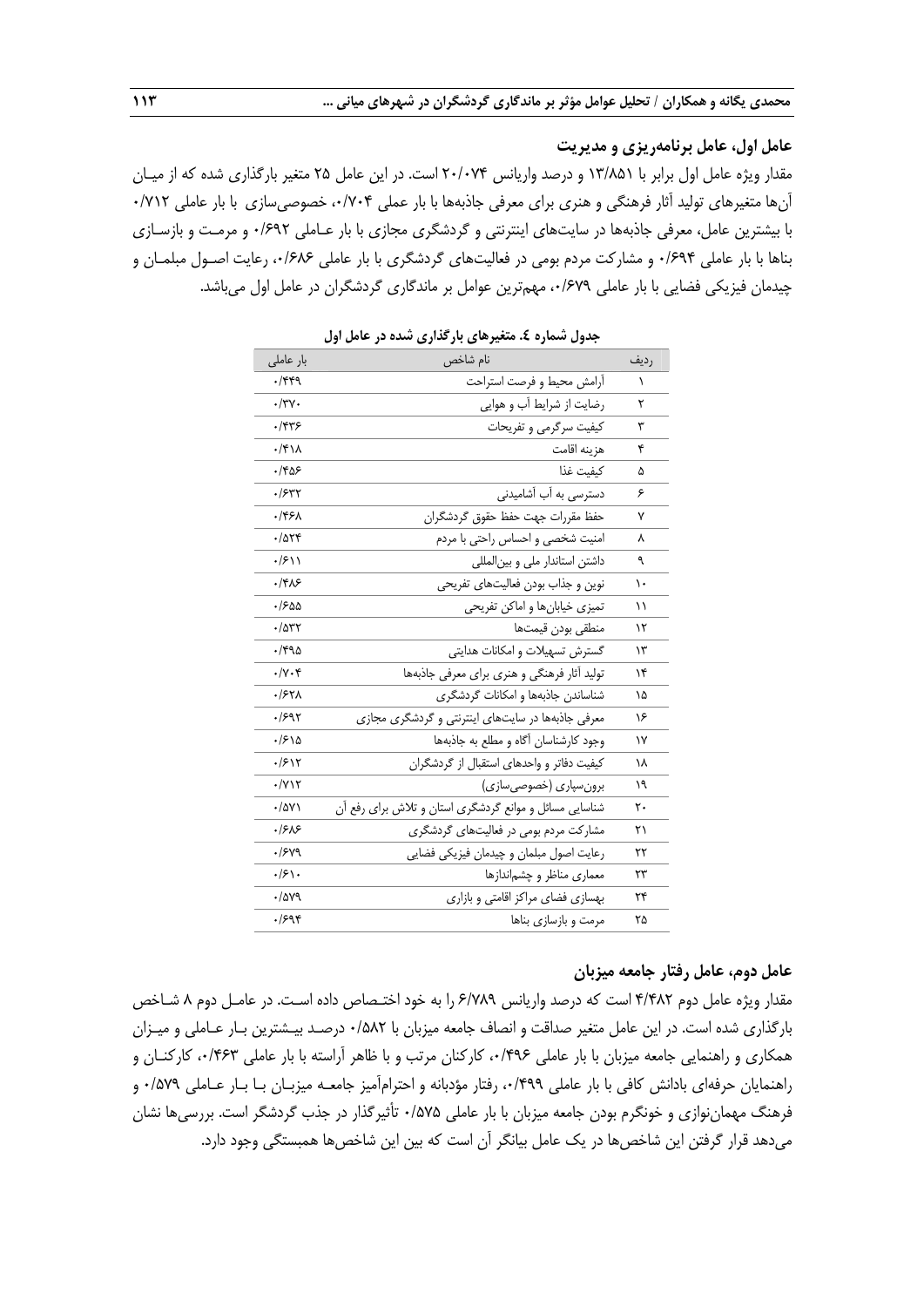| بار عاملی    | نام شاخص                                    | رديف |
|--------------|---------------------------------------------|------|
| $\cdot$ /۵۷۵ | فرهنگ مهماننوازي و خونگرم بودن جامعه ميزبان |      |
| ./av9        | رفتار مؤدبانه واحترامأميز جامعه ميزبان      | ٢    |
| $\cdot$ /۵۸۲ | صداقت و انصاف جامعه ميزبان                  | ٣    |
| .1999        | میزان همکاری و راهنمایی جامعه میزبان        | ۴    |
| ۱۴۳۶.        | كاركنان مرتب و با ظاهر أراسته               | ۵    |
| $\cdot$ /۴۹۹ | كاركنان وراهنمايان حرفهاى بادانش كافى       | ۶    |
| ۰/۴۱۸        | كافي بودن تعداد كاركنان جهت ارائه خدمات     | ۷    |
| $\cdot$ /۲۵۳ | سلامت و کیفیت مکانی                         | ٨    |
|              |                                             |      |

**جدول شماره .5 متغيرهاي بارگذاري شده در عامل دوم** 

# **عامل سوم، عامل كيفيت مكان**

مقدار ويژه اين عامل 4/220 است، كه ميتواند 6/116 درصد واريانس را محاسبه كند و آنها توضيح دهد. در اين عامـل 7 متغير بارگذاري شده است. در اين عامل توجه به جاذبههاي غيرملموس و ميراث فرهنگي با بار عاملي ،0/532 كنترل و تثبيت نرخ كالاها و خدمات با بار عاملي ،0/546 دسترسي آسان و اقتصادي گردشگران به جاذبهها و بازار بـا بـار عـاملي ،0/526 يكپارچگي و سازگاري كاربريها در استان نيز با 0/512 درصد بيشترين تأثير را در جذب گردشگران به منطقه را دارا مي باشند.

| بار عاملي             | نام شاخص                                            | رديف |
|-----------------------|-----------------------------------------------------|------|
| $\cdot$ /٢٩٢          | دانش و أگاهي كافي كاركنان                           |      |
| $\cdot$ /٣ $\wedge$ ٢ | برگزاری همایش نمایشگاه و… برای معرفی منطقه گردشگری  | ٢    |
| $\cdot$ /۵۳۲          | توجه به جاذبههای غیرملموس و میراث فرهنگی            | ٣    |
| .785                  | كنترل و تثبيت نرخ كالاها و خدمات                    | ۴    |
| .7875                 | دسترسی آسان و اقتصادی گردشگران به جاذبهها و بازارها | ۵    |
| $\cdot$ /۲۳۳          | توزیع جاذبهها و امکانات گردشگری در تمامی مناطق      | ۶    |
| $\cdot/\Delta$        | یکپارچگی و سازگاری کاربریها در استان                | ٧    |

**جدول شماره .6 متغيرهاي بارگذاري شده در عامل سوم**

#### **عامل چهارم، عامل حملونقل**

مقدار ويژه عامل چهارم 3/321 است، كه درصد واريانس 4/812 را به خود اختصاص داده است. در عامـل چهـارم متغيـر خدمات پاركينگ با فضاي مناسب با بار عاملي 0/524 مؤثر در جذب گردشگر است.

| بار عاملي    | نام شاخص                              | رديف |
|--------------|---------------------------------------|------|
| $\cdot$ /٣۴٣ | هزينه حملونقل                         |      |
| .7054        | خدمات پارکینگ با فضای مناسب           | ۲    |
| .75.         | علائم راهنماي مسيريابي                | ٣    |
| $\cdot$ /۵۵۲ | دسترسی به خدمات حملونقل عمومی و تاکسی | ۴    |
| $\cdot$ /۳۵۹ | كاركنان مؤدب و خوشبرخورد              | ۵    |
| $\cdot$ /۴۱۹ | رضایت دسترسی به فضای سبز و پارک       | ۶    |

**جدول شماره .7 متغيرهاي بارگذاري شده در عامل چهارم**

**عامل پنجم، عامل زيرساخت** 

مقدار ويژه عامل اول برابر با 3/204 و درصد واريانس 4/644 ميباشد. در اين عامل 2 متغير بارگذاري شده اسـت كـه از ميان آنها دارا بودن تجهيزات مناسب با بار عاملي ٠/۵٠٧، مي تواند عاملي براي جذب گردشگر در ايـن بخـش شـناخته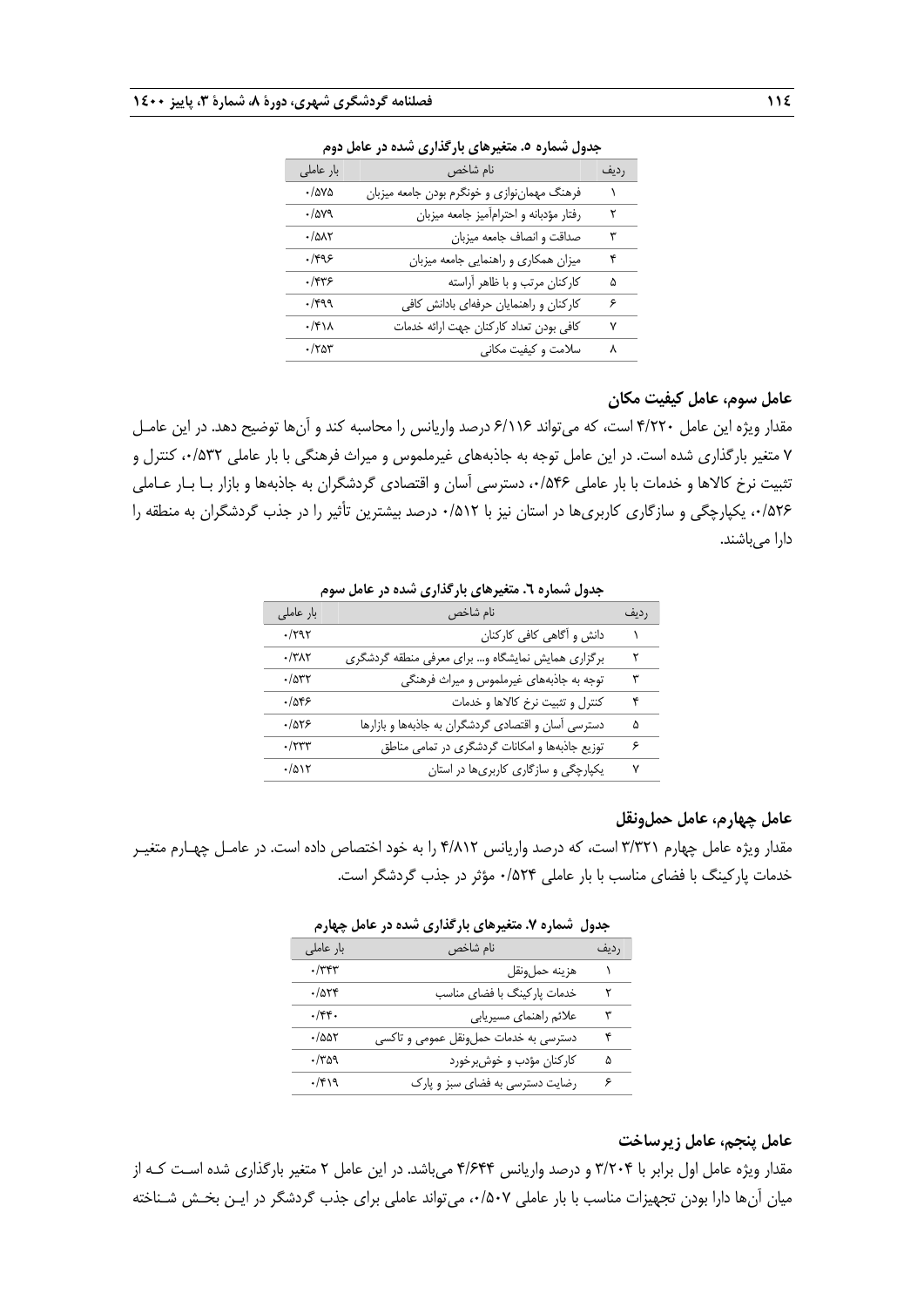شود. بهطوريكه توجه بيشتر به امر زيرساختي در شهر زنجان ضمن اينكه رضايت گردشگران را به دنبال خواهد داشت منجر به توسعه گردشگري نيز خواهد شد.

**جدول شماره .8 متغيرهاي بارگذاري شده در عامل پنجم** 

| بار عاملی | نام شاخص                            | رديف |
|-----------|-------------------------------------|------|
| ۱۴۵۲.     | رضایت از برنامهریزی در منطقه گردشگر |      |
| ۰/۵۰۷     | دارا بودن تجهيزات مناسب             |      |

# **عامل ششم، عامل كيفيت اقامتگاه**

مقدار ويژه عامل اول برابر با 2/832 و درصد واريانس آن 4/104 ميباشد. اين عامل داراي 4 شاخص است كـه از ميـان آنها رسيدگي كافي و بهموقع به اتاقها با بار عاملي ،0/354 ميتواند عاملي براي جذب گردشگر در اين بخـش شـناخته شود.

| بار عاملی                 | نام شاخص                                      | رديف |
|---------------------------|-----------------------------------------------|------|
| .798                      | پرسنل مشتاق راهنمایی و کمک به بازدیدکنندگان   |      |
| $\cdot/\tau \cdot \Delta$ | زیبایی و کیفیت مکان گردشگری                   | ۲    |
| $\cdot$ /۳۵۴              | رسیدگی کافی و بهموقع به اتاق ها               | ٣    |
| .7777                     | توزیع فضای مناسب زیرساختها و تأسیسات موردنیاز | ۴    |
|                           |                                               |      |

**جدول شماره .9 متغيرهاي بارگذاري شده در عامل ششم** 

# **عامل هفتم، عامل محصول گردشگري**

مقدار ويژه عامل هفتم 2/343 است كه ميتواند 3/395 درصد واريانس را محاسبه كند و آن را توضيح دهد. در اين عامل 3 متغير بارگذاري شده است. در اين عامل وجود جاذبههاي گردشگري مصنوعي با بار عاملي 0/492 مـيتوانـد بيـشترين تأثير را در جذب گردشگران به منطقه را داشته باشد.

| جدون شماره ۰۰۰ سنگیرهای باز <i>تداری شده د</i> ر حامل معنی |                                         |      |
|------------------------------------------------------------|-----------------------------------------|------|
| بار عاملی                                                  | نام شاخص                                | رديف |
| $\cdot$ /۳۹۴                                               | وجود مجتمعهاى بين راهى با امكانات متنوع |      |
| $\cdot$ /٣١۴                                               | وجود مراكز اقامتى مناسب                 |      |
| $\cdot$ /۴۹۲                                               | وجود جاذبههای گردشگری مصنوعی            |      |

**جدول شماره .10 متغيرهاي بارگذاري شده در عامل هفتم** 

#### **عامل هشتم، عامل خدمات بهداشتي**

مقدار ويژه عامل هشتم 2/240 است، كه 3/247 درصد واريانس را دارا ميباشد. در عامل هشتم 2 شاخص بارگذاري شده است. در اين عامل متغير وجود مراكز خدمات درماني و بهداشتي با بار عاملي 0/454 داراي بيشترين بار عاملي ميباشد.

| جدول شماره ۱۱. متغیرهای بارگذاری شده در عامل هشتم |              |                                  |      |
|---------------------------------------------------|--------------|----------------------------------|------|
|                                                   | بار عاملی    | نام شاخص                         | رديف |
|                                                   | $\cdot$ /۳۴۱ | وضع امكانات سلامت و بهداشت       |      |
|                                                   | $\cdot$ /۴۵۴ | وجود مراكز خدمات درمانى وبهداشتى |      |

# **عامل نهم، عامل شواهد فيزيكي**

مقدار ويژه عامل نهم 2/116 است كه 3/067 درصد واريانس را به خود اختصاص داده اسـت. در عامـل نهـم 4 شـاخص بارگذاري شده است. در اين عامل نزديكي جاذبهها به شبكههاي ارتباطي سريع با بار عـاملي 0/334 مـيتوانـد مـؤثر در جذب گردشگر باشد.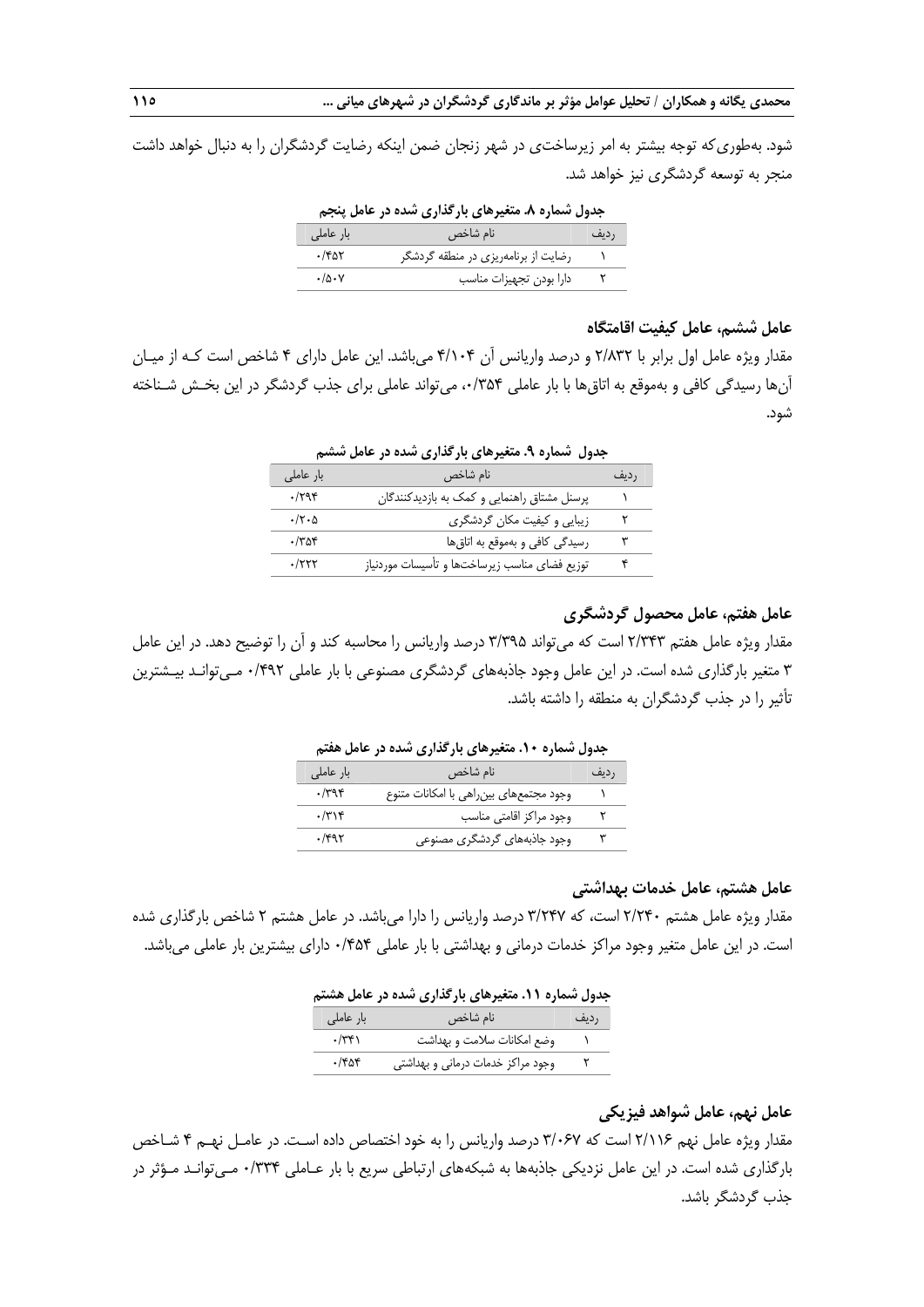| بعون للسرع المتعير عابي بالمستردي بمنعة عراضتن تنهي |                                               |      |
|-----------------------------------------------------|-----------------------------------------------|------|
| بار عاملی                                           | نام شاخص                                      | رديف |
| $\cdot$ /۲۵۹                                        | رعایت ایمنی و بهداشت روان در فعالیتهای تفریحی |      |
| $\cdot$ /٢٣٨                                        | دسترسى راحت                                   |      |
| $\cdot/\tau \cdot \gamma$                           | وجود زمین کشاورزی و باغی                      | ٣    |
| $\cdot$ /۳۳۴                                        | نزدیکی جاذبهها به شبکههای ارتباطی سریع        |      |

**جدول شماره.12 متغيرهاي بارگذاري شده در عامل نهم** 

#### **عامل دهم، عامل نظارت بازار**

مقدار ويژه عامل دهم برابر با 2/002 و درصد واريانس 2/901 ميباشد. در اين عامل 4 متغير بارگذاري شده است كـه از ميان آنها هزينه خريد مواد غذايي با بار عاملي ،0/410 بيشترين بار عاملي در اين بخش شناختهشده است.

| جدول شماره ۱۳. متغیرهای بارگذاری شده در عامل دهم |                                                  |      |  |
|--------------------------------------------------|--------------------------------------------------|------|--|
| بار عاملی                                        | نام شاخص                                         | رديف |  |
| .77.5                                            | دسترسی به خدمات حملونقل عمومی و تاکسی            |      |  |
| $\cdot$ /۴۱.                                     | هزينه خريد مواد غذايي                            | ٢    |  |
| $\cdot$ /٣١٧                                     | متناسب بودن قيمتها با كيفيت محصولات              | ٣    |  |
| $\cdot$ /۳ $\cdot$ ۵                             | نظارت بر عملكرد واحدهاى ارائهدهنده خدمات گردشگرى |      |  |

#### **عامل يازدهم، عامل هزينه خدمات**

مقدار ويژه عامل يازدهم 1/837 است، كه 2/662 درصد واريانس را دارا ميباشد. در عامل يازدهم 4 شـاخص بارگـذاري شده است. در اين عامل متغير هزينه ورود بليت اماكن تاريخي و فرهنگي با بار عاملي 0/416 داراي بيشترين بـار عـاملي مي باشد.

**جدول شماره.14 متغيرهاي بارگذاري شده در عامل يازدهم** 

| $\cdot$ /۲۱۸<br>هزينه خريد سوغات<br>.798<br>هزینه ورود بلیت اماکن تاریخی و فرهنگی<br>۳۶۵.<br>کیفیت هنر و صنایعدستی<br>۰/۳۵۱<br>هزینهها <i>ی</i> سفر و اقامت | بار عاملی ِ | رديف نام شاخص |  |
|-------------------------------------------------------------------------------------------------------------------------------------------------------------|-------------|---------------|--|
|                                                                                                                                                             |             |               |  |
|                                                                                                                                                             |             |               |  |
|                                                                                                                                                             |             |               |  |
|                                                                                                                                                             |             |               |  |

# **نتيجهگيري**

گردشگري يكي از بزرگترين صنايع در حال رشد كه نقش مهمي در توسعه اقتصادي جوامع انساني ايفاء ميكند. اقتـصاد گردشگري بر درآمد ملي، منابع ارزي، اشتغال و ديگر شاخصهاي كلان اقتصادي، كاهش فقـر تأثيرگـذار اسـت. در ايـن راستا توسعه گردشگري نيازمند برنامهريزي جامع و كارآمد بوده. در اين راستا، ازجمله عواملي كـه مـيتوانـد گردشـگري كشور را توسعه و بهبود ببخشد، افزايش ماندگاري گردشگران در مقصدهاي گردشگري است. در همين راستا در تحقيـق حاضر به بررسي عوامل مؤثر برافزايش ماندگاري گردشگران پرداختهشده است، نتايج بهدستآمـده بـا اسـتفاده از آزمـون تحليل عاملي نشان ميدهد، برنامهريزي و مديريت با مقدار 13/851 بيشترين مقدار ويژه را به خود اختصاص داده اسـت ، به ترتيب عاملهاي رفتار جامعه ميزبان كيفيت مكان، حملونقـل، زيرسـاخت، كيفيـت اقامتگـاه، محـصول گردشـگري، خدمات بهداشتي، شواهد فيزيكي، نظارت بازار و هزينه خدمات مهمترين عوامل مؤثر بر مانـدگاري گردشـگران در شـهر زنجان شناختهشده است. با توجه به نتايج بهدستآمده ميتوان گفت توسعه زيرساختها و اقامتگـاههـا نقـش مهمـي در صنعت گردشگري دارد كه اين امر در شهر زنجان با توجه به وضعيت زيرساختهاي موجود فاصله زيادي با سطح مطلوب دارد. بررسيها نشان ميدهد، عدم تبليغات مناسب ساير جاذبههاي گردشگري شهر زنجـان و عـدم شـناخت گردشـگران ورودي نيز ازجمله عواملم مؤثر بر پائين بودن سطح ماندگاري گردشگران مي باشد. بنابراين بازاريابي گردشگري بهعنـوان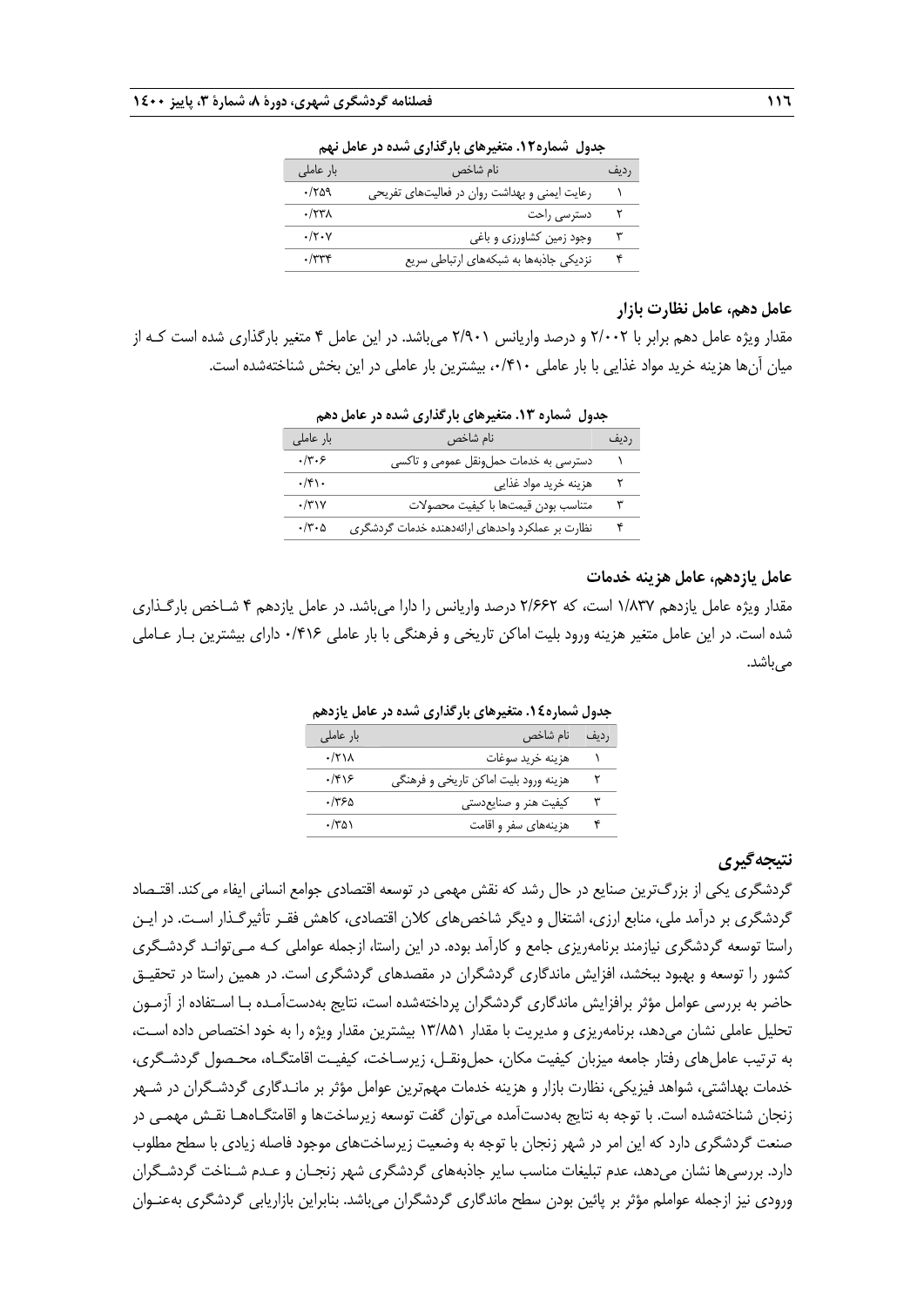شناسايي و پيشبيني نيازهاي گردشگران و فراهم كردن امكانات براي تأمين نيازها و مطلع ساختن آنان و ايجـاد انگيـزه بازديد در آنهاست، درصورتيكه گردشگران از مقصد گردشگري رضايتمندي مطلوبي داشته باشند، موجب ايجـاد انـگيزه بازديد دوباره آنان از همان مقصد شـده و همچنين بهواسطه تـعريف و تـمجيد آنان از مقصد گردشگري، ترغيـب افــراد ديگـر براي سفر به آن منطقه و ماندگاري را در پي خواهد داشت.

# **پيشنهادها**

- برگزاري نمايشگاههاي موقت و دائمي بهمنظور معرفي نقاط ديدني استان زنجان و ايجـاد شـرايط و زمينـه مناسـب براي رويدادهاي فرهنگي ازجمله تئاترها، فستيوالها و جشنوارهها
- گسترش گردشگري گسترده بهجاي متمركز، چرا كه در سرمايهگذاري گسترده، سرمايهگـذار از خـود مـردم منطقـه است و عايدات براي شهر و مردم شهر حاصل ميشود.
- ايجاد تسهيلات لازم براي بخش خصوصي از قبيل پرداخت وام هاي درازمدت با بهره كم، تسهيل صدور مجوزهـاي ساختماني ازجمله هتل، متل، تفرجگاه، رستوران و...
- توجه بيشتر به مسائل امنيتي در گردشگري، امروزه امنيت به جزئي كليدي و تأثيرگـذار در گردشـگري تبـديل شـده است و مديريت معقول بايد تلاش كند محيطي امن را براي گردشگران فراهم آورد.
- استانداردسازي و توسعه زيرساختهاي ارتباطي و برطرف كردن نارسائيهاي موجود شبكههاي حملونقل، از آنجائي كه صنعت گردشگري با حمل ونقل و حركت مردم همراه است و رابطهٔ بين حمـل ونقـل و گردشـگري جنبـه بـسيار حياتي دارد، توجه به اين مؤلفه زيرساختي بسيار ضروري است.

# **تقدير و تشكر**

بنا به اظهار نويسنده مسئول، اين مقاله حامي مالي نداشته است.

# **منابع**

- 1) احمدي، منيژه؛ خيراللهي، ارسطو؛ چراغي، مهدي (1396) ارزيابي عوامل مؤثر بر رضايتمنـدي گردشـگران داخلـي و خـارجي مجموعه گردشگري بيستون، نشريه مطالعات اجتماعي گردشگري، دوره،5 شماره،1 صص.191-216.
- 2) جاني، سياوش و دنيابين، فهيمه (1396) بررسي عوامل مؤثر بر تعداد و طول اقامـت گردشـگران ملـي: مطالعـه بـين اسـتاني، اقتصاد، برنامهريزي و توسعه گردشگري، سال ۶، شماره ۲۲، صص.۵۳-۳۰.
- 3) جلاليان، سيداسحاق؛ سعيدي، مهدي؛ ويسيان، محمد (1398) تحليل ارزش ويـژه برنـد مقـصد گردشـگري شـهري مطالعـه موردي: شهر مريوان، فصلنامه پژوهشهاي جغرافيايي و برنامهريزي شهري، دوره ۷، شماره۲، صص.٣٣٨-٣٣٣.
- 4) حاتمي نژاد، حسين؛ پورحسين، حميد؛ محمدپور، صابر؛ منوچهري مياندوآب، ايوب (1390) تحليل عملكرد فضايي شهر ميـاني مرند در سطح شهرستان مرند، پژوهشهاي جغرافياي انساني، سال ۴، شماره ۴۳، صص.۴۴-۲۳.
- 5) حسام، مهدي و آقائيزاده، اسماعيل (1397) واكاوي دلايل تمايل اندك گردشگران بـه مانـدگاري در شـهر رشـت، فـصلنامه گردشگري شهري، دوره ۵، شماره ۱، صص.۵۱-۳۵.
- 6) خاكساري، علي؛ ابراهيمنيا سماكوش، سـعيد؛ دامـادي، محمـد؛ معـزز، وحيـد (1392) ارزيـابي تـأثيرات اجتمـاعي- فرهنگـي گردشگري شهري بر نحوه زندگي مردم شهر بابلسر، برنامهريزي و توسعه گردشگري، دوره ۲، شماره ۷، صص.۱۴۷–۱۲۶.
- 7) زماني، اصغر؛ نادري، افشين؛ نصيري، فاطمه؛ قرباني، اعظم (1392) راهكارهـاي توسـعه گردشـگري پايـدار شـهر زنجـان در راستاي سند چشمانداز ،1404 اولين همايش ملي گردشگري و طبيعتگردي ايرانزمين، همدان - دانشگاه آزاد اسلامي واحـد همدان.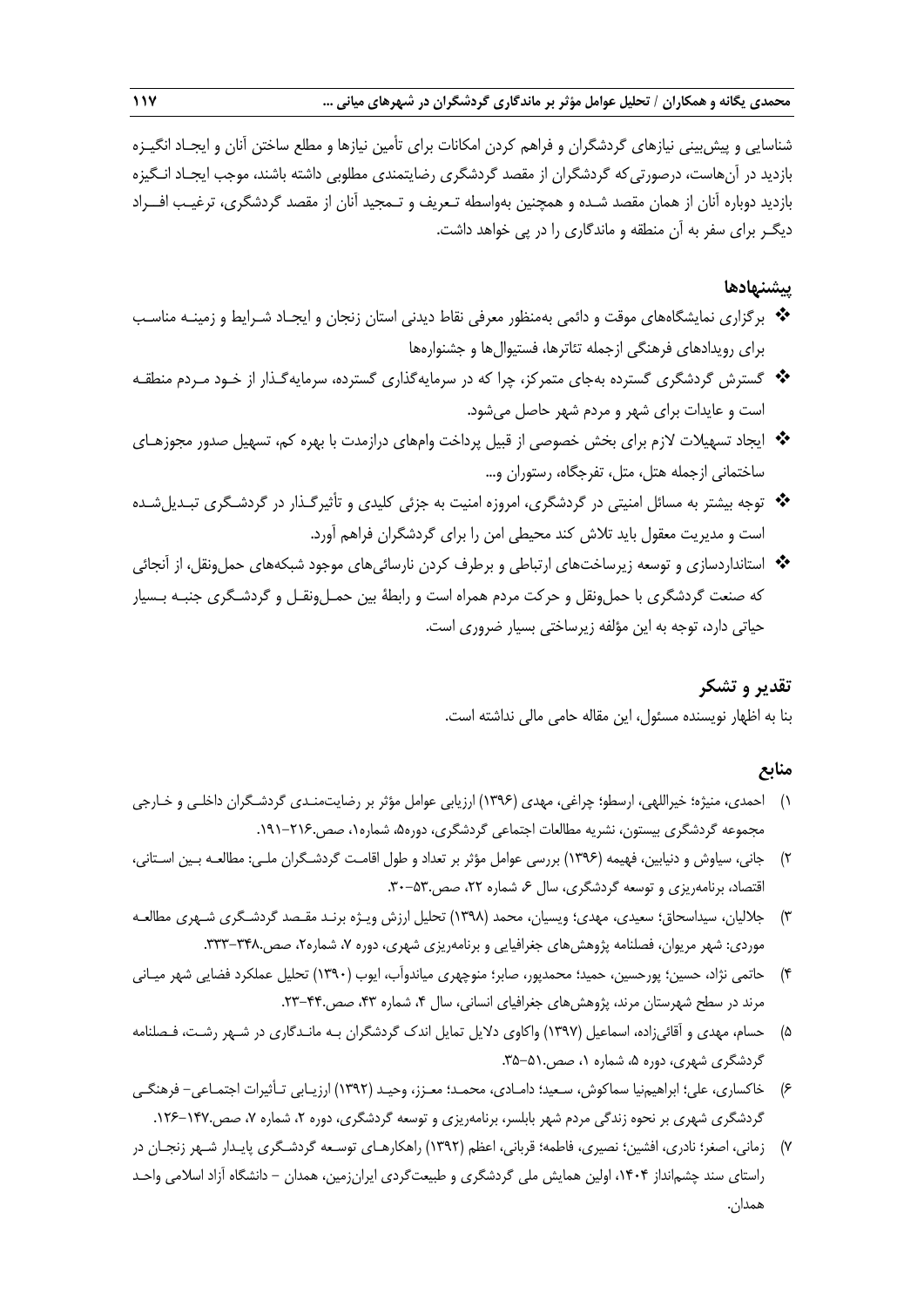- 8) علياكبري، اسماعيل؛ طالشي، مصطفي؛ فرجي دارابخاني، محمد (1395) تحليل نقش و جايگاه شهرهاي كوچك در تـوازن و توسعه منطقهاي (موردمطالعه: غرب كلان منطقه زاگرس)، فصلنامه اقتصاد و مديريت شهري، دوره۵، شـماره۱۷، صـص.۶۵-.49
- 9) محمدزاده تيتكانلو، حميده (1380) شهرهاي متوسط و شهري شدن جهان (نگاهي به بيانيه لليدا)، فصلنامه مـديريت شـهري،  $\lambda$ سال ۲، شماره ۵، صص. ۸۷–۸۰

10) نصيري هنده خاله، اسماعيل (1399) تأثير كيفيت رفتار جامعه ميزبان بر رضايت و وفاداري گردشگران مطالعه موردي: مجتمع تفريحي بام سبز شهر لاهيجان، فصلنامه گردشگري شهري، دوره ۷، شماره ۲، صص.۱۲۶-۱۱۳.

- 11) Ahmadi, Manijeh. & Khairollahi, Aristo. & Cheraghi, Mehdi. (2017) Assessing the Factors Affecting the Satisfaction of Domestic and Foreign Tourists in Biston Tourism Complex, Journal of Social Tourism Studies, Vol.5, No.1, pp.191-216. [In Persian].
- 12) Alegre, J. & Mateo, S. & Pou, L. (2012) A latent class approach to tourists' lengthof stay, Tourism Management, Vol.32, pp.32-45.
- 13) Alegre, J. & Pou, L. (2006) The length of stay in the demand for tourism, Tourism
- 14) Aliakbari, E. & Taleshi, M. & Faraji Darabkhani, M. (2017) An Analysis of Role and Position of Small Cities in Regional Balance and Development (Case Study: West of Zagros Macro-Region), IUESA, Vol.5, No.17, pp.49-65. [In Persian].
- 15) Almeida, Antónioa. & Luiz, PintoMachadoa. & Chen, Xu. (2021) Factors explaining length of stay: Lessons to be learnt from Madeira Island, Annals of Tourism Research Empirical Insights, Vol.2, No.1, pp.1-9.
- 16) Armario, E.M. (2007) Tourismt satisfaction Am analysis of its antecedents, Journal of Environmental Economics and Management, No.26, pp.271–292
- 17) Barros, C.P. & Butler, R. & Correia, A. (2010) The length of stay of golf tourism: A survival analysis, Tourism Management, Vol. 31, No.1, pp.13-21
- 18) Barros, C.P. & Correia, A. (2008) Survival analysis in tourism demand: the length of stay in Latin American destinations, Tourism Analysis, Vol.13, No.4, pp. 329-340
- 19) Chen, C. & Lee, H. & Hua Chen, S. & Hung Huang, T. (2011) Tourist Behavioural Intentions inRelation to Service Quality and Customer Satisfaction in Kinmen National Park, Taiwan, International Journal Of Tourism Research, No.13, pp. 416-432
- 20) Cronin, J. J. & Brady, M. K. & Hult, G. T. M. (2000) Assessing the Effects of Quality, Value and Customer Satisfaction on Consumer Behavioral Intentions in Service Environment, Journal of Retailing, Vol.76, No.2, pp.193-218.
- 21) de Menezes, A.G. & Moniz, A. & Vieira, J.C. (2008) The Determinants of Length of Stay of Tourists in the Azores, Tourism Economics, Vol.14, No.1, pp. 205-222.
- 22) Gholizadeh Sarvari, N. (2012) Destination Brand Equity, Satisfaction and Revisit Intention: and Application in TRNC as a Tourism Destination, (MS Dissertation), Eastern Mediterranean University.
- 23) Gursoy, D. & Ouyang, Z. & Nunkoo, R. & Wei, W. (2019) Residents' impact perceptions of and attitudes towards tourism development: A meta-analysis, Journal of Hospitality Marketing & Management Vol.28, No.3, pp.306–333.
- 24) Hataminezhad, H. & Poorhossein, H. & Mohammadpoor, S. & Manochehri Miandoab, A. (2011) The Spatial Analysis of Middle City Marand Function in Marand Level- County. Human Geography Research, Vol.43, pp.23-44. [In Persian].
- 25) Hateftabar, Fahimeh. (2021) The impact of psychological distance on tourists' length of stay: Survival analysis, Journal of Hospitality and Tourism Management, Vol.46, pp.1-11.
- 26) Hesam, M. & Aghaeizadeh, E. (2020) Analysis of Spatial Distribution of Residential Centers in Urban Tourism Destinations Case Study: Rasht city, Journal of Urban Tourism, Vol.6, No.4, pp.1-16. [In Persian].
- 27) Hui, Tak Kee. & Wan, David. (2007) Tourists satisfaction, recommendation and revisiting Sungapore, Tourism Management, No. 28, pp.32-57.
- 28) IsabelAguilarabBárbara, Díaz. (2019) Length of stay of international tourists in Spain: A parametric survival analysis, Annals of Tourism Research, Vol.79, pp.10-27.